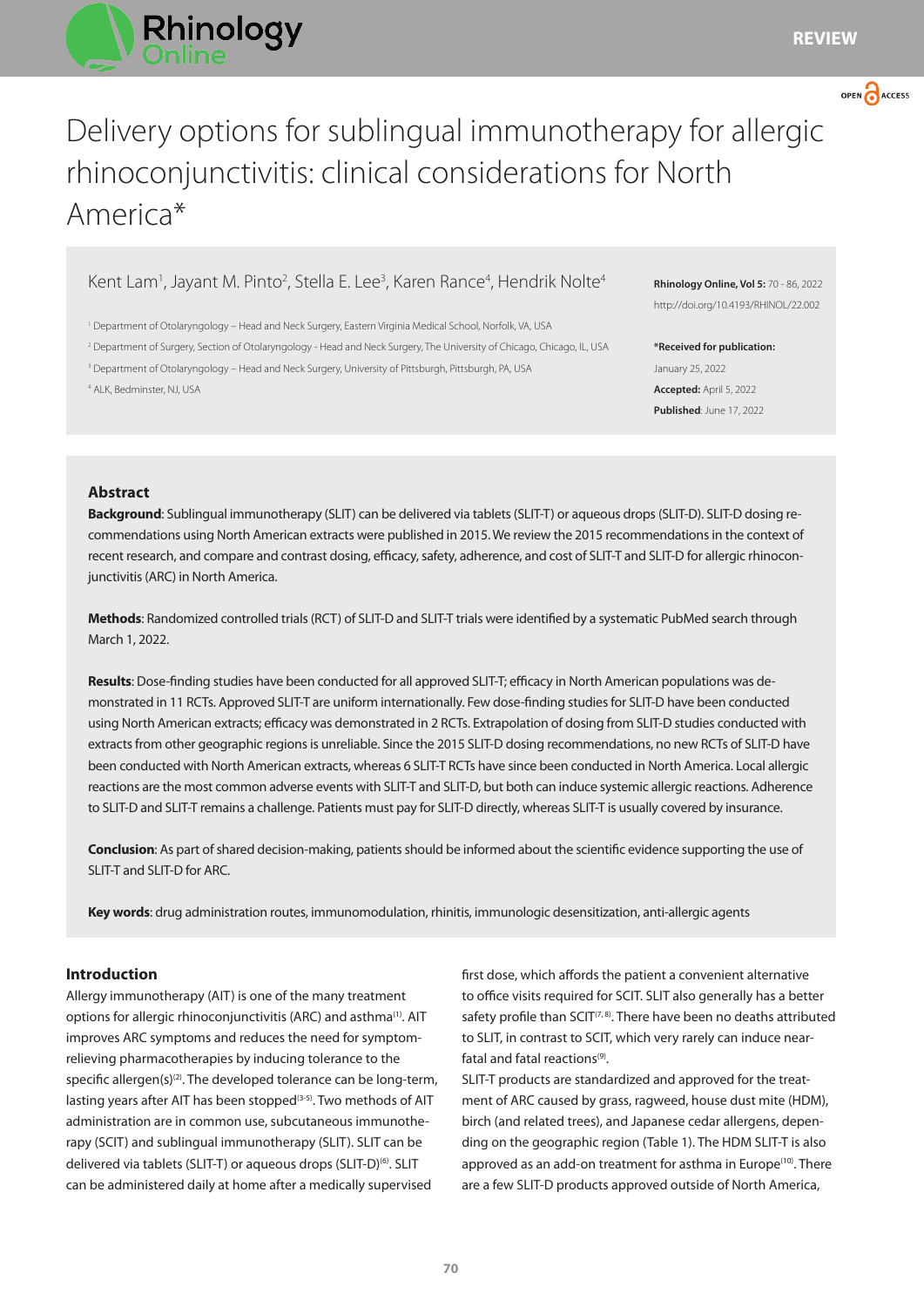|                        | <b>United States</b>     |                          |                          | Canada                   |                          | <b>Germany</b>               | <b>Australia</b>         |                              | Japan                    |                          |
|------------------------|--------------------------|--------------------------|--------------------------|--------------------------|--------------------------|------------------------------|--------------------------|------------------------------|--------------------------|--------------------------|
| <b>Allergen Source</b> | <b>SLIT-T</b>            | SLIT-D                   | <b>SLIT-T</b>            | SLIT-D                   | <b>SLIT-T</b>            | <b>SLIT-D</b>                | <b>SLIT-T</b>            | <b>SLIT-D</b>                | <b>SLIT-T</b>            | SLIT-D                   |
| Pollen                 |                          |                          |                          |                          |                          |                              |                          |                              |                          |                          |
| Short ragweed          | $+$                      | $\overline{\phantom{a}}$ | $+$                      | $\overline{\phantom{a}}$ | $+$                      | $\overline{\phantom{a}}$     | $\overline{\phantom{a}}$ | $\overline{\phantom{a}}$     | $\overline{\phantom{a}}$ | $\overline{\phantom{a}}$ |
| Northern grasses       | $+$ *                    | $\overline{a}$           | $+^*$                    | $\sim$                   | $+^*$                    | $\overline{\phantom{a}}$     | $+^*$                    | $\overline{\phantom{a}}$     | $\overline{a}$           | $\overline{\phantom{a}}$ |
| <b>Birch</b>           | $\overline{\phantom{a}}$ | $\overline{\phantom{a}}$ | $+^{\dagger}$            | $\overline{\phantom{a}}$ | $+$ <sup>+</sup>         | $+$                          | $\overline{\phantom{a}}$ | $\qquad \qquad \blacksquare$ | $\overline{\phantom{a}}$ | $\overline{\phantom{a}}$ |
| Alder                  | $\overline{\phantom{a}}$ | $\overline{\phantom{a}}$ | $\overline{\phantom{a}}$ | $\sim$                   | $\overline{\phantom{a}}$ | $+^*$                        | $\overline{\phantom{a}}$ | $\overline{\phantom{a}}$     | $\overline{\phantom{a}}$ | $\sim$                   |
| Hazel                  | $\overline{\phantom{a}}$ | $\sim$                   | $\sim$                   | $\overline{\phantom{a}}$ | $\overline{\phantom{a}}$ | $+^{\S}$                     | $\overline{\phantom{a}}$ | $\overline{\phantom{a}}$     | $\overline{\phantom{a}}$ | $\sim$                   |
| Japanese cedar         | $\overline{\phantom{a}}$ | $\overline{\phantom{a}}$ | $\overline{\phantom{a}}$ | $\sim$                   | $\overline{\phantom{a}}$ | $\qquad \qquad \blacksquare$ | $\overline{\phantom{a}}$ | $\overline{\phantom{a}}$     | $^{+}$                   | $+$                      |
| <b>HDM</b>             | $+$                      | $\overline{\phantom{a}}$ | $+$                      | $\sim$                   | $+$                      | $\overline{\phantom{a}}$     | $+$                      | $\overline{\phantom{a}}$     | $^{+}$                   | $\overline{\phantom{a}}$ |

Table 1. Regulatory-approved SLIT-T and SLIT-D products in the United States, Canada, Germany, Australia, and Japan.

HDM, house dust mite; SLIT-D, sublingual immunotherapy drops; SLIT-T, sublingual immunotherapy tablets. \*5-grass mix or timothy grass. † Also approved for the treatment of alder and hazel-related allergic rhinoconjunctivitis. ‡ Mixed with birch and hazel. § Mixed with birch and alder.

but none are approved in the US (Table 1). Despite the lack of Food and Drug Administration (FDA) approval, SLIT-D in the US are formulated with allergen extracts that are intended for SCIT administration. Surveys indicate that otolaryngologists in North America tend to use SLIT-D over SLIT-T, in contrast to allergists who tend to use SLIT-T over SLIT-D<sup>(11, 12)</sup>.

A recognized limitation for the use of SLIT-D in North America is a lack of optimized doses with established efficacy and safety based on randomized controlled trials (RCTs)(13, 14). To address this issue, Leatherman et al. published recommendations for SLIT-D dosing in 2015 based on both available RCTs and expert opinion(13). The purpose of this review is to critically review the published 2015 recommendations in the context of recent research, and compare and contrast dosing, efficacy, safety, adherence, and cost of SLIT-T and SLIT-D for ARC in North America.

## **Materials and methods**

To identify SLIT-D and SLIT-T RCTs conducted since the recommendations for SLIT-D dosing were published by Leatherman et al. in 2015<sup>(13)</sup>, a systematic search was conducted in PubMed using the terms "allergen immunotherapy AND (rhinoconjunctivitis OR rhinitis) AND (sublingual OR oral OR drops OR aqueous) AND randomized" and were limited to English only articles published between May 1, 2014 and March 1, 2022. Articles that were previously included in the 2015 SLIT-D recommendations<sup>(13)</sup>, those without standard ARC efficacy outcomes data (i.e., combined symptom and medication scores or other efficacy outcomes), those that did not compare active SLIT vs no SLIT treatment (change from baseline was allowed as a comparator for studies with an active control group instead of a placebo control group), those that were secondary analyses of a previously published trial (long-term follow-up results were allowed), and those that were not RCTs were excluded. The search terms resulted in 185 publications, which after initial title and abstract

review, were narrowed down to 75 relevant publications for review of the full publication. After review for exclusion criteria, 13 publications were excluded because they were secondary analyses, 9 were excluded because they did not include efficacy outcomes, 8 were not RCTs, and 3 were not SLIT trials. Therefore, a total of 42 SLIT-D and SLIT-T RCTs based on the selection and exclusion criteria were ultimately identified. Characteristics and outcomes of these 42 trials are described in Supplemental Table 1. Non-systematic literature searches were conducted to obtain supplemental information about SLIT dosing, efficacy, safety, and adherence.

## **Discussion**

#### **Dosing**

The efficacy and safety of AIT is dependent on dose and duration<sup>(15-18)</sup>. Repeated doses do not accumulate, meaning repeated ineffective doses do not result in an effective dose over time<sup>(15,</sup> 19, 20). For SLIT-T, freeze-dried and compressed formulations have been shown to differ in the kinetics and quantity of major allergen released, which may impact efficacy and safety $(21-23)$ . Therefore, allergen-specific and formulation-specific dosefinding studies are essential to determine the optimal dose of SLIT products. In the 2015 dosing recommendations, the authors recognized that there were few large dose-finding studies of SLIT-D for consideration<sup>(13)</sup>. Effective SLIT-D doses were difficult to determine because doses that were effective in some studies were not effective in others and because of differences in extract formulations (i.e., aqueous or alum-absorbed). Neither timing nor duration for SLIT-D are clearly defined<sup>(24)</sup>. Nevertheless, Leatherman et al. provided a range of SLIT-D dosing recommendations using best available evidence from the available RCTs and expert opinion (Table 2)<sup>(13)</sup>.

One of the limitations of the 2015 SLIT-D dosing recommendati-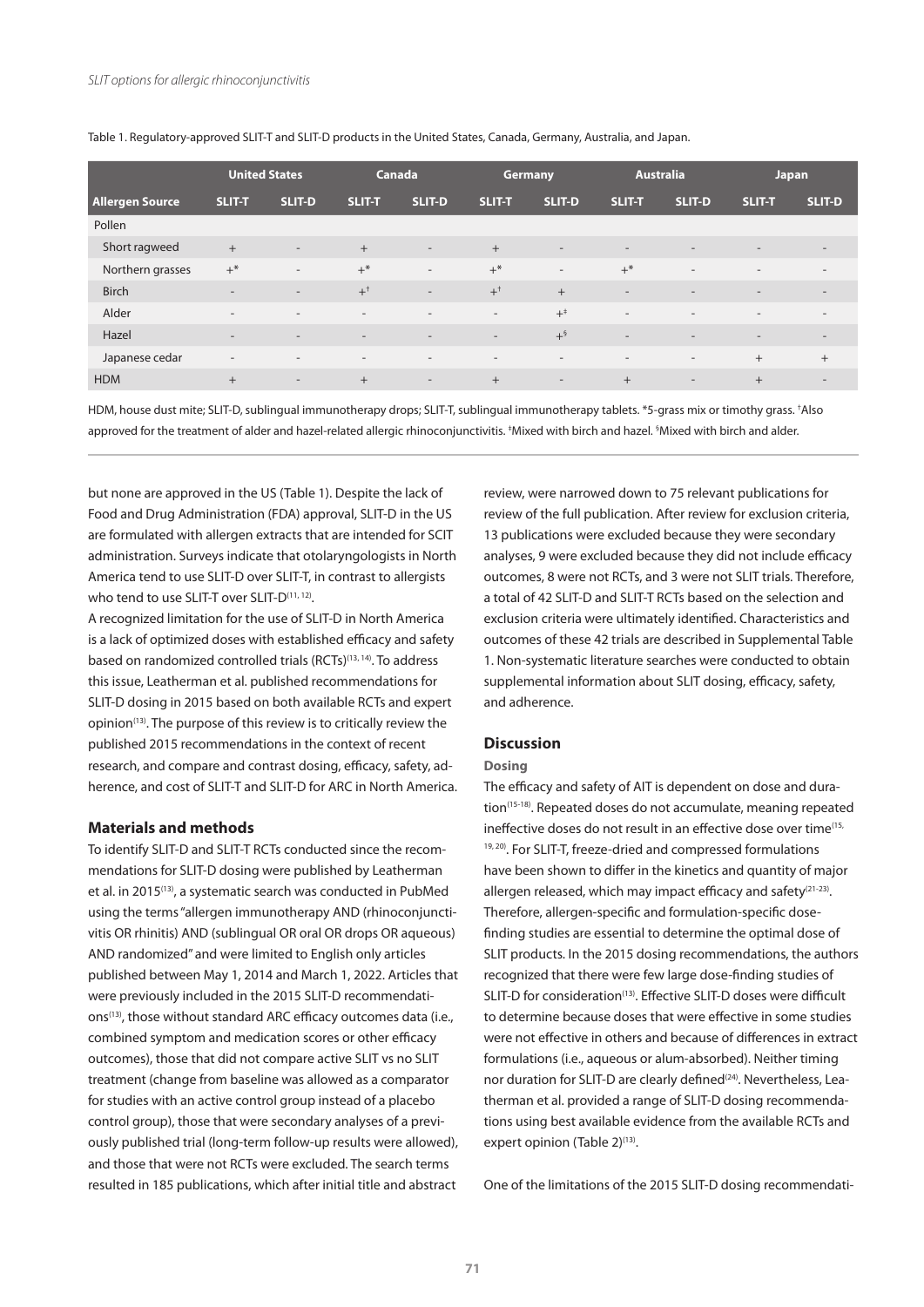| Allergen                       | <b>Published dosing</b><br>range (µg/day) | <b>Recommended daily</b><br>dose range $(\mu/day)$ | <b>Labeled potency used for</b><br><b>calculations</b> | <b>Amount of concen-</b><br>trate to add for vial<br>mixing in mL (range) |
|--------------------------------|-------------------------------------------|----------------------------------------------------|--------------------------------------------------------|---------------------------------------------------------------------------|
| House dust mite                |                                           |                                                    |                                                        |                                                                           |
| Dermatophagoides pteronyssinus | $0.32 - 47$                               | $16(10-28)$                                        | 10,000 AU/mL                                           | $5(3-9)$ <sup>a</sup>                                                     |
| Dermatophagoides farinae       | $0.07 - 121$                              | $16(10-28)$                                        | 10,000 AU/mL                                           | $5(3-9)$ <sup>a</sup>                                                     |
| Standardized extract: grass    |                                           |                                                    |                                                        |                                                                           |
| Timothy grass                  | $15 - 30$                                 | $15 - 30$                                          | 100,000 BAU/mL                                         | $1(1-2)$                                                                  |
| Bermuda grass                  | $5 - 40$                                  | 18                                                 | 100,000 BAU/mL                                         | $2.5(1-5)$                                                                |
| Standardized extract: weed     |                                           |                                                    |                                                        |                                                                           |
| Ragweed                        | $12 - 124$                                | $15 - 50$                                          | 1:20 wt/vol or 100,000 AU/mL                           | $2(2-5)$                                                                  |
| Cat, hair                      | n/a                                       | n/a                                                | 10,000 BAU/mL                                          | $6(4-8)$                                                                  |
| Dog, nonstandardized           | n/a                                       | n/a                                                | $1:20$ wt/vol                                          | $2(2-4)b$                                                                 |
| Nonstandardized extract        |                                           |                                                    |                                                        |                                                                           |
| Pollen, other                  | $5 - 40$                                  | 18                                                 | $1:20$ wt/vol                                          | $2(2-4)^{b,c}$                                                            |
| Mold/fungi, cockroach          | n/a                                       | n/a                                                | $1:20$ wt/vol                                          | $2(2-4)^{b,c}$                                                            |

Table 2. Recommended SLIT-D dosing (10-mL treatment vial). Reproduced with permission from Leatherman et al., 2015(13).

AU, allergy units; BAU, bioequivalent allergy unit; n/a, not available; SLIT, sublingual immunotherapy. <sup>a</sup> If treating with both dust mites, consider adding one-half of the recommended dose for each because of significant cross-reactivity. bBased on 1:20 wt/vol concentrate solution. SNonstandardized antigen dosing based on 30 times recommended monthly SCIT dosing (0.5 mL of 1:100 to 1:200 wt/vol solution), because microgram content was not available for the nonstandardized pollens.

ons was that the majority of the studies examined for guidance were not conducted in North America<sup>(13)</sup>. Although there have been several successful trials with SLIT-D products in Europe and Asia and data from these trials are important, the allergen extracts used in those trials are unavailable to North American healthcare providers. Comparison of efficacy and safety studies with extracts manufactured in other regions of the world versus those manufactured in North America is unreliable because of differences in extract protein content, major allergen content, and relative potencies<sup> $(25)$ </sup>. To further confuse the issue, potency, an indicator of both major allergen content and overall biologic activity, can be labeled in many different ways depending on the manufacturer (e.g., allergy units, bioequivalent allergy units [BAU], index of reactivity [IR], etc.). In North America, a limited number of standardized extracts have met potency specifications against standards generated by the manufacturing companies' and are labeled in units associated with biologic activity based on skin test reactions (not based on clinical efficacy measures). Over 95% of the SCIT extracts available in North America are not standardized and have therefore not been evaluated for potency or allergen content. Standardized aqueous extracts available in the US are listed in Table 3. Non-standardized extracts are labeled by weight/volume or protein nitrogen units. These units do not describe the amount of active ingredient and, therefore, do not provide a measure of potency or allergen content. Moreover, the quantity of the allergens administered

with SLIT-D extracts in Europe and in US SCIT extracts can also differ substantially depending on the manufacturer<sup>(25, 26)</sup>. Thus, one cannot simply extrapolate data from European or Asian SLIT-D studies to the sublingual use of North American SCIT extracts. Since the 2015 SLIT-D dosing recommendations, only 6 new studies have been conducted in North America, all of which were with SLIT-T (Supplemental Table 1)<sup>(18, 27-31)</sup>. No new RCTs of SLIT-D using North American extracts have been conducted to update or expand upon the prior recommendations.

Another limitation of the 2015 SLIT-D dosing recommendations was the overlap in effective and non-effective doses (e.g., micrograms per month) reported in the studies examined. This led to a need to provide a broad range of recommended dosing for some allergens (Table 2) $(13)$ . It is known that a 3-fold difference may separate an effective dose from an ineffective dose<sup>(15,</sup> <sup>32)</sup>. A 2018 survey of allergists in practice showed that a large variation in SLIT-D doses are used<sup>(33)</sup>. Aside from the 2015 SLIT-D dosing recommendations, healthcare providers may also use other methods to determine SCIT-D dosing. In general, higher doses than those used in SCIT are necessary $(24)$ , and a daily SLIT-D dose equivalent to a monthly maintenance SCIT dose has been suggested, at least for grass<sup>(34)</sup>. One resource for otolaryngic allergy practice simply suggests adding 1 mL of each extract concentrate when preparing a maintenance vial<sup>(24)</sup>. Because there are no clinical trial data, it is unknown if the doses derived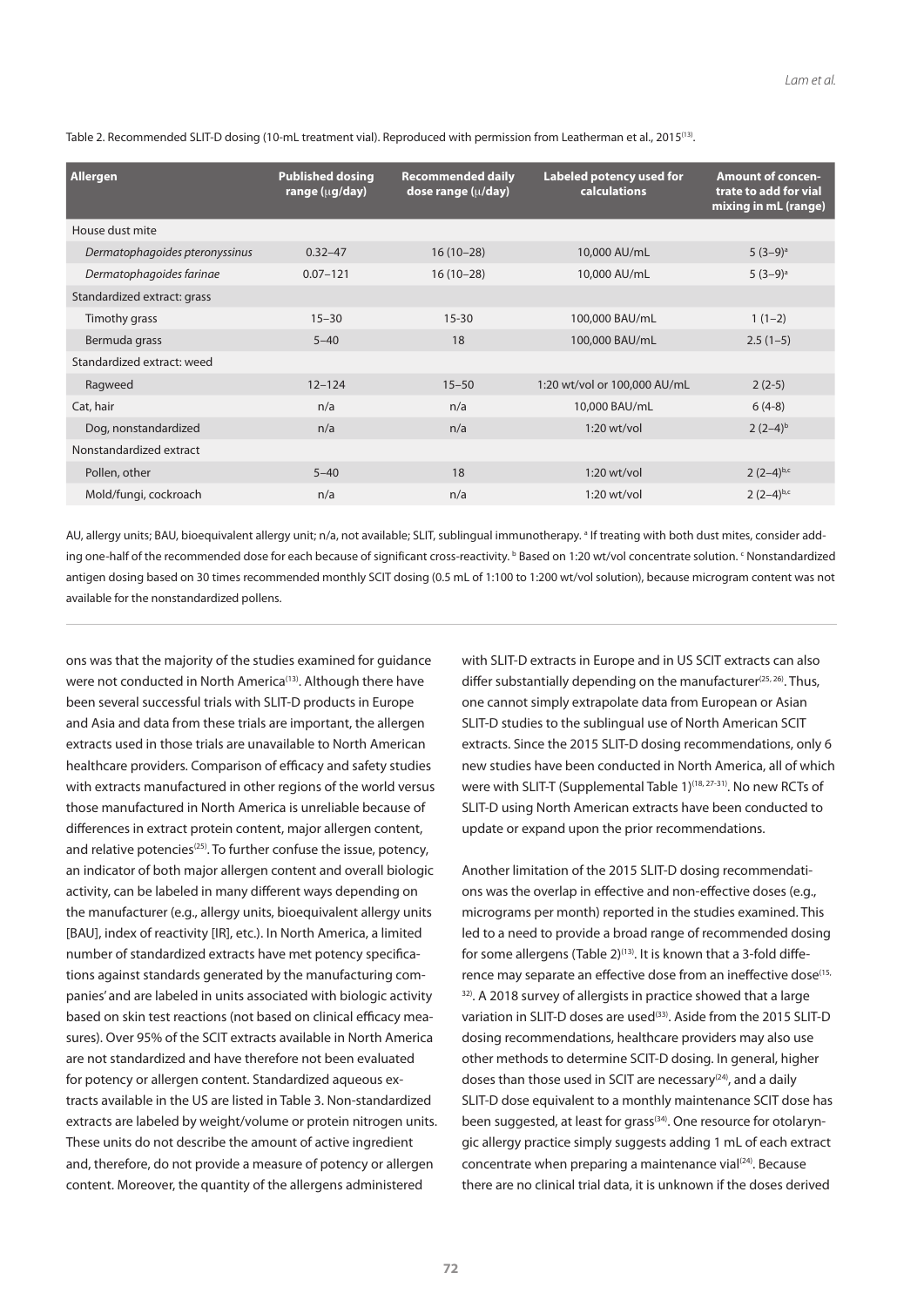#### Table 3. Standardized allergen extracts available in the United States.

| <b>Extract allergen</b><br>category | <b>Specific allergens in extract</b>                                                                                             |
|-------------------------------------|----------------------------------------------------------------------------------------------------------------------------------|
| Grasses                             | Northern grasses, e.g., timothy grass, peren-<br>nial rye, Orchard, Kentucky blue (June), redtop,<br>meadow fescue, sweet vernal |
|                                     | Bermuda grass                                                                                                                    |
| House dust mite                     | Dermatophagoides farinae                                                                                                         |
|                                     | Dermatophagoides pteronyssinus                                                                                                   |
| <b>Weeds</b>                        | Short ragweed                                                                                                                    |
| Pet                                 | Cat hair                                                                                                                         |
|                                     |                                                                                                                                  |

using these methods are clinically efficacious and whether the microgram content is an appropriate measure linked to efficacy. The use of modified quantitative testing (MQT) has been suggested to help plan the starting dose for SLIT-D<sup>(24)</sup>, although there is little evidence to support this practice. Based on clinical trials with SCIT, intradermal dilutional testing to determine dosing is not recommended<sup>(35-37)</sup>.

There is less ambiguity in the dosing for SLIT-T because randomized, double-blind, placebo-controlled (RDBPC) dose-finding studies have been conducted for all of the SLIT-T approved in North America<sup>(15, 16, 19, 38)</sup>. The approved SLIT-T are uniform internationally. For the five-grass SLIT-T, the daily maintenance dose in adults and children is 300 IR<sup>(39)</sup>. The five-grass SLIT-T is typically given pre- and co-seasonally. For the Timothy grass SLIT-T, the daily maintenance dose in North America is 2800 BAU, for the ragweed SLIT-T is 12 Amb a 1-Units, for the HDM SLIT-T is 12 SQ-HDM, and for the tree SLIT-T is 12 SQ-Bet<sup>(40-43)</sup>. SQ is a standardization method based on potency, major allergen content, and complexity of the allergen extract (characterization of major and minor allergens)<sup>(42)</sup>. In North America, the Timothy grass, ragweed, and tree SLIT-T are typically given pre- and co-seasonally, and HDM SLIT-T is typically given year-round. However, all SLIT-T are permitted to be initiated at any time of the year and may be administered year-round. Year-round use of Timothy grass SLIT-T is becoming more common.

The effective allergen content measured in micrograms for SLIT-D should not be assumed to be equivalent across different SLIT-D preparations, or to the effective allergen content in a SLIT-T product and vice versa<sup>(14)</sup>. This principle is demonstrated by comparing the only successful large RDBPC trial of SLIT-D conducted in North America, where the major allergen dose was approximately 50  $\mu$ g Amb a 1 in 94% of the subjects<sup>(44)</sup>, whereas the approved dose for the ragweed SLIT-T is 12  $\mu$ g Amb a 1<sup>(40)</sup>. Thus, the same microgram of allergen that is effective in a SLIT-T product cannot be assumed to be effective for SLIT-D.

A perceived advantage of SLIT-D is that it allows for mixture of allergens, which is common practice for SCIT in North America. However, for both SCIT and SLIT-D, there is limited data on efficacy and safety of allergen mixtures<sup>(45)</sup> and Leatherman et al. were not able to make an evidenced-based recommendation on multiallergen SLIT-D mixes<sup>(13)</sup>. No additional studies of SLIT-D mixtures using North American extracts have been conducted since the 2015 dosing recommendations. Therefore, there is little evidence to support that multiallergen SLIT-D mixtures are efficacious. The American Academy of Allergy, Asthma & Immunology (AAAAI)/American College of Allergy, Asthma & Immunology (ACAAI) AIT Task Force Practice Parameters and the Canadian Society of Allergy and Clinical Immunology recommend that for SCIT, one pollen extract within a highly crossreactive group be selected which can provide cross-protection for all allergens within the group<sup>(46, 47)</sup>. The AAAAI/ACAAI AIT Task Force does not currently endorse SLIT-D<sup>(14)</sup>.

In all of the pivotal RDBPC trials of SLIT-T, the majority of the patients were polysensitized to more than one allergen but were only treated with one SLIT-T<sup>(15, 30, 48-52)</sup>. There have been 2 studies on the safety of co-administering multiple tablets and 2 studies on co-administering SLIT-T with SLIT-D<sup>(53-56)</sup>. In the dual SLIT-T studies, a sequential dosing schedule was followed (4 weeks with each tablet alone in 1 study and 2 weeks with each tablet alone in 1 study)<sup>(53, 55)</sup>. Ultimately the tablets were co-administered within 5 minutes of each other. Combinations evaluated were grass + ragweed SLIT-T and HDM + Japanese cedar SLIT- $T^{(53)}$ 55). There do not seem to be any additional safety concerns when the SLIT-T are co-administered. To date, there are no data on the efficacy of co-administered SLIT-T.

## **Efficacy**

The vast majority of the SLIT studies have been conducted outside of North America. As discussed above, extrapolation of data from European (or other regions) SLIT-D products to SLIT-D preparations of US extracts cannot be made based on allergen content alone. To date, there have been 13 SLIT-T (11 were Phase 3 or 4) and 7 SLIT-D (1 was Phase 3) RDBPC efficacy trials conducted in North America<sup>(15, 18, 20, 27-31, 44, 48-52, 57-62)</sup>. Of these, 9 of the 13 SLIT-T trials were field trials that demonstrated significant improvement in symptoms and a reduction in symptom-relieving medication use compared with placebo (standard of care which allowed for symptom-relieving medication use) as measured by a combined symptom and medication score<sup>(15, 27, 29, 30, 48-52)</sup>. One grass SLIT-T field trial did not show a significant improvement from placebo in the primary endpoint (daily symptom score) (60). The remaining 3 SLIT-T trials were environmental exposure chamber (EEC) trials, two of which were dose-finding trials for the tree SLIT-T and the HDM SLIT-T that demonstrated significant improvement in symptoms after allergen challenge versus placebo(18, 31). The third SLIT-T EEC trial investigated the potential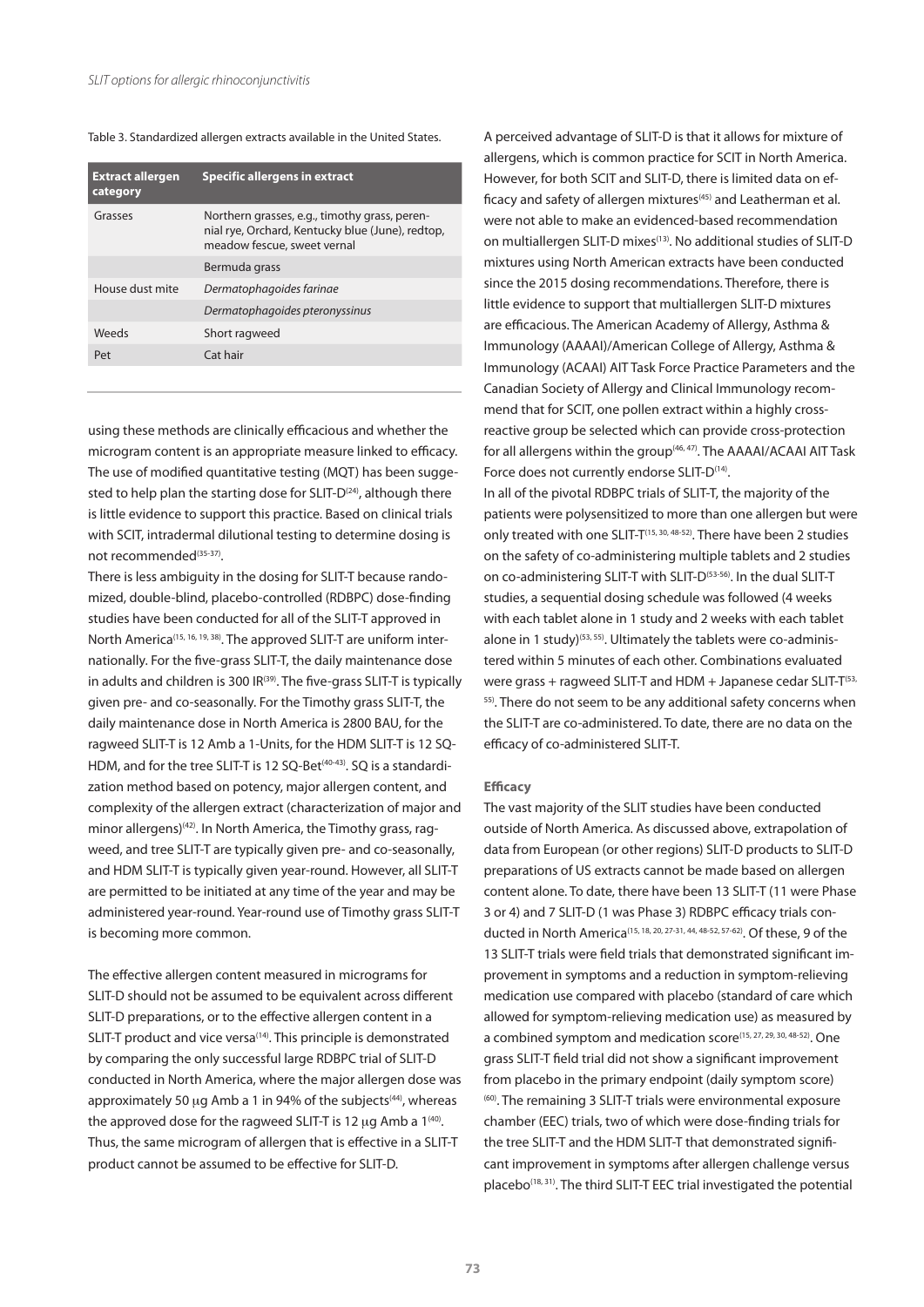





bystander effect of grass SLIT-T treatment after birch challenge and found no significant bystander effect on birch-induced symptoms (no confirmatory grass challenge was conducted)<sup>(28)</sup>. Only 2 of the 7 trials of SLIT-D using US extracts demonstrated a significant improvement in symptom and medication scores compared with placebo<sup>(44, 62)</sup>.

Three meta-analyses have compared the standardized mean difference in symptom and medication scores from placebo between SLIT-T and SLIT-D studies, including studies conducted outside North America<sup>(63-65)</sup>. In all 3 of the analyses, SLIT-T had a numerically greater standardized mean difference in symptom score than SLIT-D (SLIT-T vs SLIT-D: -0.32 vs -0.17; -0.56 vs −0.41; and −0.48 vs −0.35; Figure 1A). In 2 of the analyses, SLIT-T had a numerically greater standardized mean difference in symptom-relieving medication use score than SLIT-D (SLIT-T vs

SLIT-D: −0.42 vs −0.35; −0.33 vs −0.01), and in the third analysis SLIT-D had a greater standardized mean difference (SLIT-T vs SLIT-D: −0.23 vs −0.44; Figure 1B). A fourth meta-analysis compared median score differences and found that the improvements in symptoms from placebo were greater for SLIT-T than SLIT-D (SLIT-T vs SLIT-D: −0.43 vs −0.11) and reductions in medication use were similar between the two groups (SLIT-T vs SLIT-D: −0.30 vs -0.28)<sup>(66)</sup>.

There have been no trials directly comparing SLIT-T versus SLIT-D. One post hoc analysis compared the pooled results of a 5-grass SLIT-T RCT with a 5-grass SLIT-D RCT and found that both treatments significantly improved the combined symptom and medication score, with no significant difference between SLIT-T and SLIT-D ( $p=0.104$ )<sup>(67)</sup>. It should be noted that the trials were not powered to evaluate non-inferiority between SLIT-T and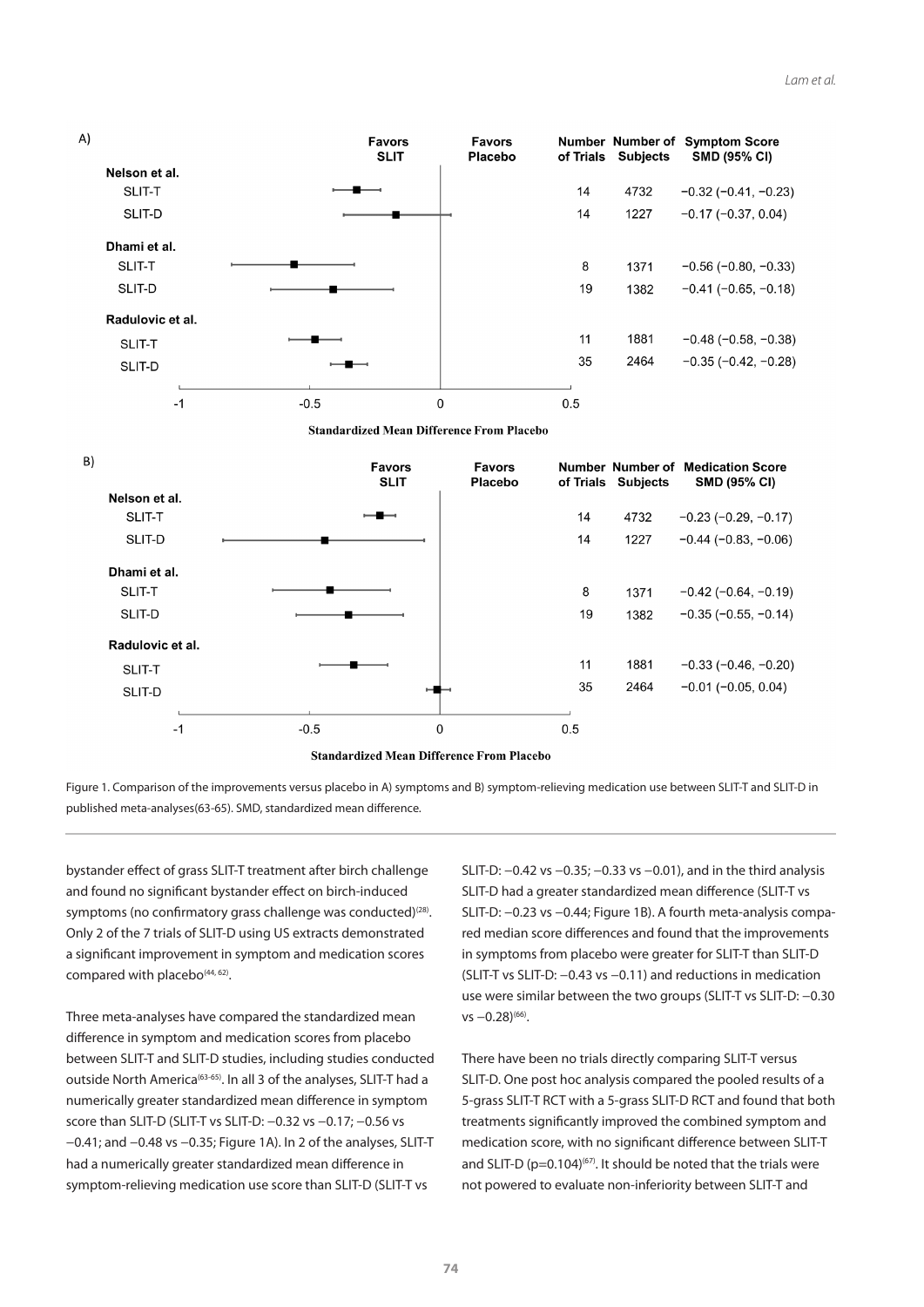Table 4. Cost of monthly supply of SLIT-T and SLIT-D in the United States. SLIT-D daily doses are those recommended by Leatherman et al.<sup>(13)</sup>.

| <b>SLIT product</b>    | <b>Manufacturer cash</b><br>cost for monthly<br>supply <sup>+</sup> | <b>Cost for monthly</b><br>supply with manu-<br>facturer coupon<br>or average bulk<br>discount |
|------------------------|---------------------------------------------------------------------|------------------------------------------------------------------------------------------------|
| Grass                  |                                                                     |                                                                                                |
| <b>Grass SLIT-T</b>    | \$309                                                               | \$25-\$100 <sup>#</sup>                                                                        |
| 5-grass SLIT-T         | \$450                                                               | \$15-\$100 <sup>§</sup>                                                                        |
| SLIT-D, 15-30 µg/day * |                                                                     |                                                                                                |
| 10 mL supply           | \$23-\$46                                                           | \$10-\$21                                                                                      |
| 50 mL supply           | \$15-\$31                                                           | $$7-514$                                                                                       |
| <b>Ragweed</b>         |                                                                     |                                                                                                |
| <b>SLIT-T</b>          | \$309                                                               | \$25-\$100 <sup>#</sup>                                                                        |
| SLIT-D, 15-50 µg/day * |                                                                     |                                                                                                |
| 10 mL supply           | \$46-\$148                                                          | \$21-\$68                                                                                      |
| 50 mL supply           | \$26-\$86                                                           | \$12-\$39                                                                                      |
| <b>House dust mite</b> |                                                                     |                                                                                                |
| SLIT-T                 | \$309                                                               | \$25-\$100 <sup>#</sup>                                                                        |
| SLIT-D, 32 µg/day *    |                                                                     |                                                                                                |
| 10 mL supply           | \$237                                                               | \$102                                                                                          |
| 50 mL supply           | \$189                                                               | \$81                                                                                           |

SLIT-D, sublingual immunotherapy drops; SLIT-T, sublingual immunotherapy tablet. \*Cost to the prescriber to obtain a monthly supply of the dose recommended by Leatherman et al. (Grass, 15-30 µg/day; Ragweed, 15-50 mg/day; HDM, *D. pteronyssinus* plus *D. farinae* each 16  $\mu$ g/day)<sup>(13)</sup>. Cost to the patient will vary depending on individual prescriber practices and other factors. † In 2020 US dollars. ‡ Coupon offer is for commercially insured patients and the cost with coupon depends on commercial insurance coverage and the pharmacy network (e.g., covered or no covered in-network specialty pharmacy [\$25], covered retail pharmacy [\$50] or not covered retail pharmacy [\$100]). Available at: https://www.alksavings.com/#/app/layout/home, §\$15 for commercially insured patients and up to \$100 savings for uninsured patients. Available at: https://www.oralair.com/copaysavings

SLIT-D. Moreover, the grass SLIT-D RCT used in the pooled analysis did not allow symptom-relieving medication use and thus had a "true placebo", whereas the 5-grass SLIT-T RCT allowed symptom-relieving medication use in the placebo group. This highlights the fact that interpretation of the efficacy of SLIT, and AIT trials in general, can be complicated by a substantial placebo effect and the allowed use of symptom-relieving medication. The placebo effect in allergy medication and AIT trials is wellknown. A meta-analysis of AIT trials demonstrated that up to 68% of the total treatment effect of SLIT in adults was attributed to a placebo effect<sup>(68)</sup>. Such a large placebo effect in ARC trials is partially because the primary outcome typically includes a

subjective reporting of symptom scoring by the patient, which is susceptible to psychological mechanisms<sup>(69)</sup>. Another contributor to the placebo effect in AIT trials is the allowed use of symptom-relieving medications. The use of symptom-relieving medications in the placebo group potentially lowers (improves) the symptom score of the placebo group, which decreases the ability to detect a true difference in scores between active treatment and placebo (basement effect). To help offset the impact of symptom-relieving medication use in AIT trials, the recommended primary outcome is a combined score of symptom and medication use<sup>(70)</sup>, and results are often presented as percentage improvement relative to placebo. Such an analysis takes into account 'real world' conditions for patients for whom these medications are widely available.

#### *Disease modification and sustained effect*

In contrast to symptom-relieving pharmacotherapy, AIT changes the immunologic mechanisms that drive ARC symptoms and therefore has the potential to have sustained effects after treatment is stopped<sup>(71)</sup>. Two large RDBPC 5-year trials demonstrated that 3 years of year-round timothy grass SLIT-T treatment resulted in significantly improved symptoms and symptom-relieving medication use compared with placebo 2 years after the end of treatment<sup>(3, 72)</sup>. Thus, the timothy grass SLIT-T is recognized by the US FDA as having a sustained effect and met the criteria set by the European Medicines Association for a disease-modifying  $effect^{(41, 73)}$ . These studies show that 3 years of timothy grass SLIT-T treatment appears to be required to achieve the sustained effect. The five-grass SLIT-T has demonstrated clinical benefits for up to 2 years after 3 years of pre- and co-seasonal treatment in a RDBPC trial $(74)$ ; however, the results were not sufficiently robust for the tablet to be recognized by regulatory authorities as having a sustained effect or as a disease-modifying treatment. One RDBPC trial of the Japanese cedar SLIT-T has demonstrated a sustained and disease modifying effect for up to 2 years after 3 years of treatment<sup> $(17, 75, 76)$ </sup>. Trials evaluating a sustained and disease-modifying effect with the HDM, ragweed, and tree SLIT-T have not yet been conducted.

There have been 2 RDBPC trials of SLIT-D (both used European extracts) that evaluated a sustained effect. One trial demonstrated a significant improvement in symptom score compared with placebo 1 year after completing 3 years of co-seasonal five-grass SLIT-D treatment, but improvement in the combined symptom and medication score did not reach significance for the 1-year follow-up(77). The second trial demonstrated a sustained effect from placebo 1 year after completing 32 weeks of *Artemisia*  annua SLIT-D<sup>(78)</sup>. In a prospective, randomized, open-controlled trial of HDM SLIT-D, patients received treatment for 3, 4, or 5 years(79). A sustained significant improvement in the combined symptom and medication score compared with placebo was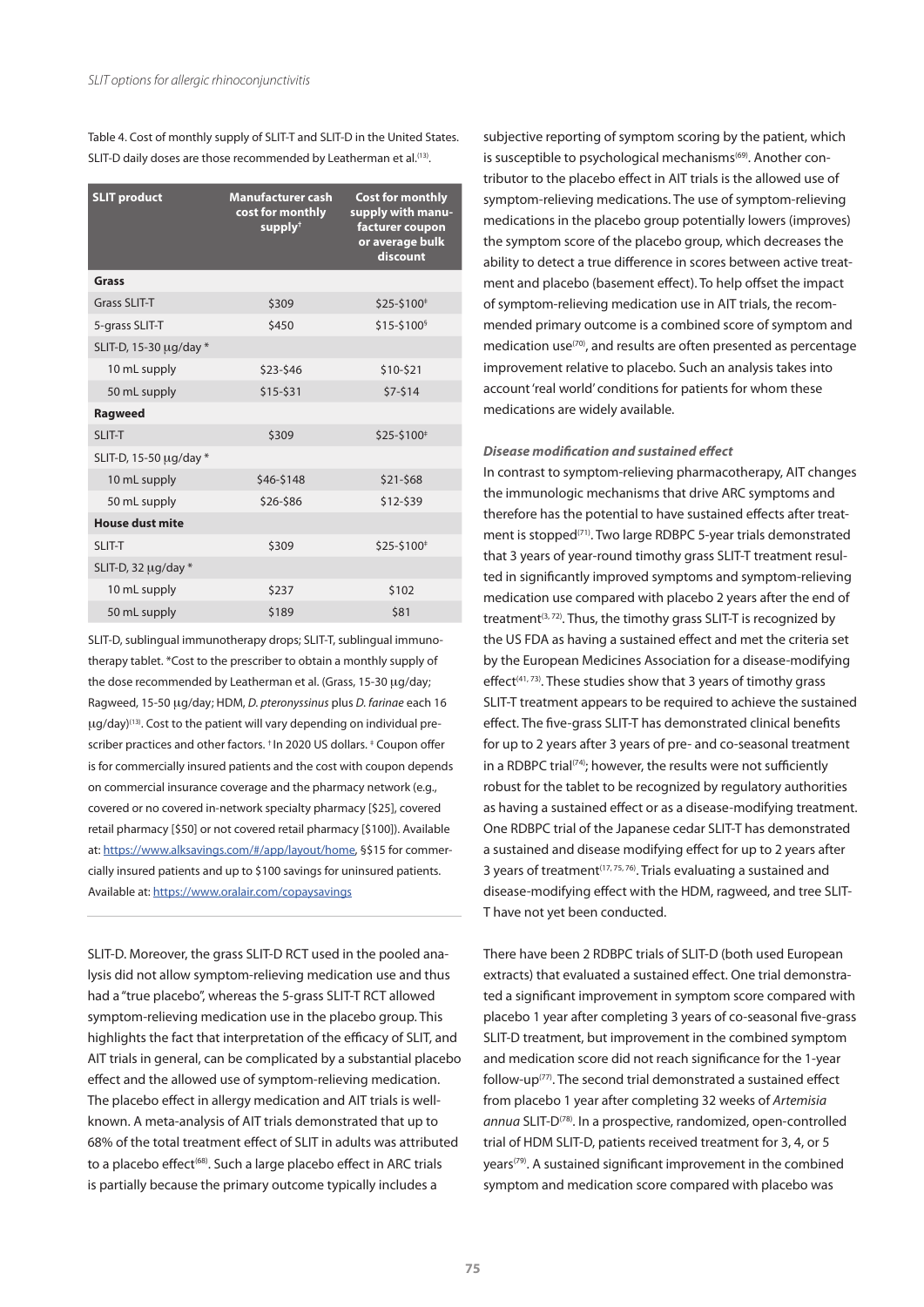observed every year for 6 years after treatment discontinuation in patients who received 3 years of treatment and for 7 years for patients who received 4 or 5 years of treatment. Another RCT of HDM SLIT-D found that 1 or 2 years of treatment resulted in a sustained improvement in symptom scores 1 year after treatment discontinuation<sup>(80)</sup>. In addition, a retrospective study of patients receiving 1, 2, 3, or 4 years of HDM SLIT-D demonstrated that a sustained improvement in symptom scores compared with placebo was observed for up to 8 years after treatment discontinuation in patients who received 4 years of treatment, but the duration of sustained effect decreased in proportion to the other years of treatment duration $(81)$ .

The RDBPC trials of SLIT-T that included North American populations indicate that treatment induces a significant increase from baseline in allergen specific IgG4, specific IgE, and IgE-blocking antibodies compared with placebo<sup>(15, 27, 29, 30, 48, 49, 51, 52, 60)</sup>. Significant increases from baseline in allergen specific IgG4 and specific IgE were also demonstrated in 4 of the 7 SLIT-D trials conducted in North America<sup>(20, 44, 57, 58)</sup>. One trial of HDM SLIT-D noted a significant increase from baseline in allergen-specific IgG4, but not specific IgE<sup>(59)</sup>. A trial of dual HDM and timothy grass SLIT-D demonstrated a significant increase in allergen-specific IgG4 but a significant decrease in specific IgE compared with placebo<sup>(62)</sup>. In the trial of cat SLIT-D, there was no significant increase from baseline in either allergen-specific IgG4 or specific IgE<sup>(61)</sup>.

#### *Prevention of asthma and new sensitizations*

The potential prevention of asthma is a key motivation for use of AIT in children. One large, RDBPC 5-year trial of grass SLIT-T in children found that the SLIT-T significantly reduced the proportion of patients with asthma symptoms or asthma medication use compared with placebo (16% vs 20%, p=0.036)<sup>(72)</sup>. Four open-label, controlled trials have demonstrated that treatment with either HDM or pollen SLIT-D with European extracts significantly reduces the proportion of patients that develop asthma or prevents decreases in forced expiratory volume in 1 second (FEV1)(82-85).

Prevention of development of new allergen sensitizations is another potential motivator for AIT use, but a meta-analysis of 18 AIT studies published in 2017 found that there is little high quality evidence to support such an outcome<sup>(86)</sup>. Of the 18 studies, 6 were with SLIT (1 SLIT-T and 5 SLIT-D). Only the SLIT-T trial was a RDBPC trial<sup>(3)</sup>. After long-term follow-up 2 years after ending a 3-year treatment period with grass SLIT-T, there was no difference in new sensitizations between treatment and placebo, although this trial was conducted in adults and most were already multisensitized at baseline<sup>(3)</sup>. The 5 SLIT-D trials were all open-label, with conflicting results on the prevention of sensitizations<sup> $(79, 82, 84, 85, 87)$ </sup>. Since the 2017 SLIT meta-analysis was publis-

hed, an open-label RCT demonstrated that a significantly lower percentage of children receiving HDM SLIT-T developed new sensitizations after 1 year compared with controls (4% vs 27%, respectively)<sup>(88)</sup>. Another open-label, non-randomized trial of HDM SLIT-D demonstrated that after 5 years of treatment, 58% of patients in the control group, 13% in a standard SLIT-D group, and 8% in an adjuvanted (e.g., adjuvant added to improve the antigenic effect) SLIT-D group developed new sensitizations<sup>(83)</sup>.

#### **Safety/tolerability**

SLIT in either tablet or drop form is generally considered a safer treatment than  $SCIT^{(7, 8)}$ . The most common AEs with SLIT-T and SLIT-D are local allergic reactions such as oral pruritus, throat irritation, ear pruritus, and mouth edema<sup>(89-91)</sup>. With SLIT-T, the local allergic reactions have been demonstrated to be mostly mild-tomoderate, last approximately 30 minutes to 1 hour, and typically abate or disappear after 2 weeks of treatment<sup>(89)</sup>. The duration and recurrence of AEs for SLIT-D are less well characterized.

#### *Systemic allergic reactions*

Both SLIT-T and SLIT-D carry the risk of inducing systemic allergic reactions, including anaphylaxis. Surveillance data from a survey in the US found a systemic allergic reaction rate of 1.4% for SLIT-D between the years of 2012 and 2013<sup>(92)</sup>. No equivalent data for SLIT-T are yet available, although a review of SLIT-T trials found that epinephrine was administered to 0.2% of subjects for SLIT-T treatment-related events<sup>(93)</sup>. Rarely, severe systemic allergic reactions can occur, especially after the first dose of administration<sup>(92)</sup>. The prescribing information for all the SLIT-T state that the first dose should be administered under the supervision of physicians experienced with severe allergic reactions and that the patient should be observed for 30 minutes after the first dose<sup>(39-42)</sup>. In the US, the FDA recommends that self-injectable epinephrine be prescribed along with SLIT-T, although this recommendation is controversial because of the low risk of anaphylaxis with SLIT-T in relation to the high cost of autoinjectors<sup>(94)</sup>. No other country has a similar recommendation.

#### *Asthma*

Uncontrolled asthma is a risk factor for life-threatening reactions for SCIT and appears to be a risk factor for severe reactions to SLIT<sup>(92)</sup>. In early SLIT trials, even mild asthma was an exclusion criteria, but trials in the last decade have included subjects with mild to moderate persistent asthma. Pooled analyses of SLIT-T trials indicate that there is no difference in the safety profile of subjects with controlled mild and moderate persistent asthma compared with no asthma(89, 90). The HDM SLIT-T is also approved as an add-on treatment for asthma in Europe<sup>(10)</sup>.

#### *Eosinophilic esophagitis*

There is a direct relationship between eosinophilic esophagitis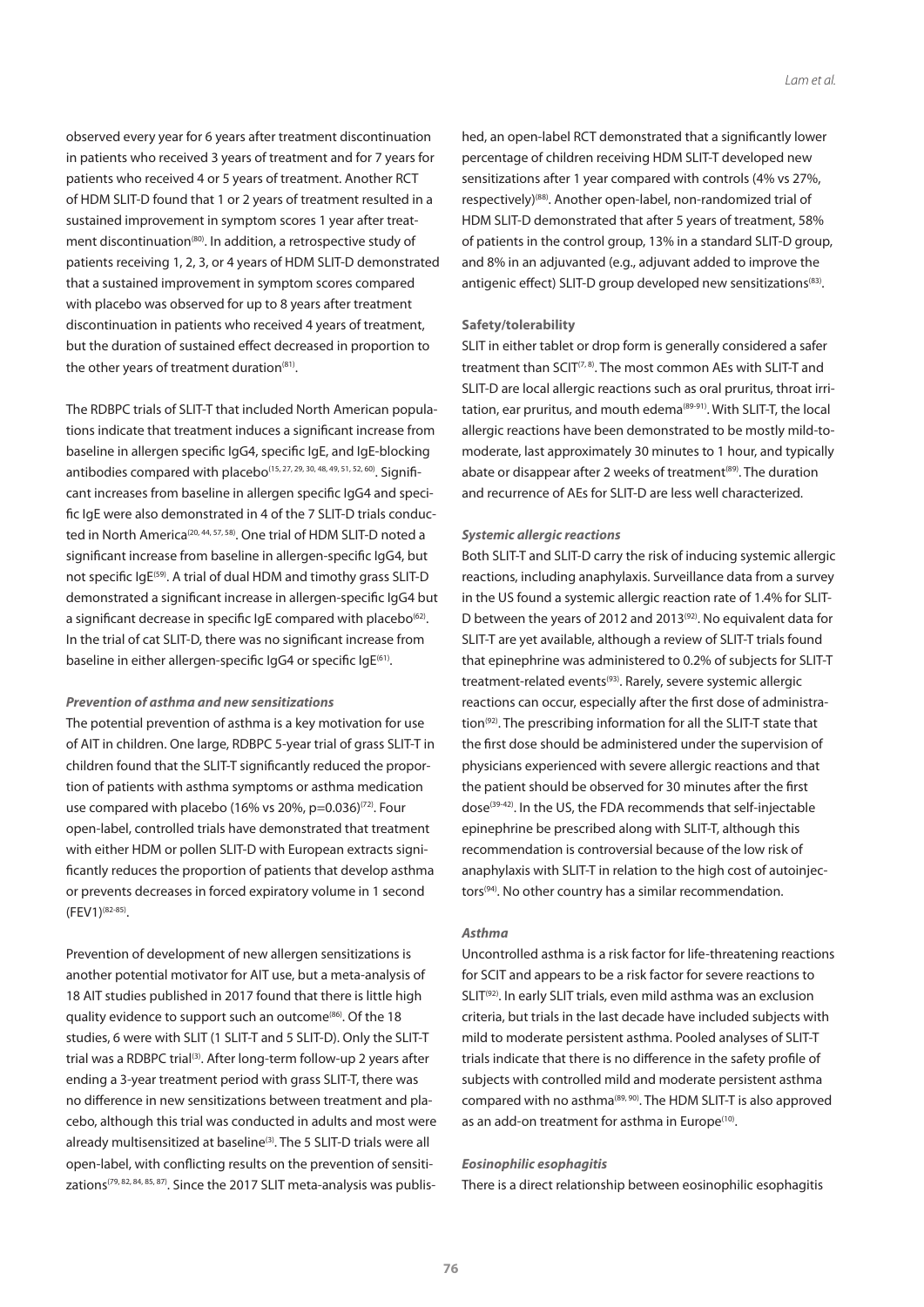

Figure 2. Suggested algorithm for selecting a sublingual immunotherapy product in North America. There are no SCIT products approved based on Phase 1-3 trials by regulatory agencies in North America. FDA, US Food and Drug Administration; RDBPC, randomized, double-blind, placebo-controlled.

(EoE) and food allergy oral immunotherapy(95). There are also reported cases of EoE associated with SLIT-T and SLIT-D<sup>(90, 96, 97)</sup>, but it is unknown if there is a direct relationship between EoE and SLIT for aeroallergens and the mechanism is unclear. Because of differences in contact with the lower esophagus, there may be differences between SLIT-T (immediate absorption in the mouth) and SLIT-D (swallowed) in relation to EoE. A history of EoE is currently a contraindication for SLIT-T.

#### **Cost**

Cost is a common reason patients discontinue SLIT<sup>(98, 99)</sup>. Commercial insurance coverage for SLIT-T in the US is approximately 75% and the tablets are covered under Medicare<sup>(100)</sup>. Manufacturers of SLIT-T offer coupons on their websites to offset the cost to patients and can range from \$15 (€14) to \$100 (€92) depending on commercial insurance coverage and the pharmacy network (Table 4). In contrast, SLIT-D are not covered by commercial insurance because of lack of FDA approval. The cost to the prescriber for SLIT-D is dependent on the dose used and the specific allergen (Table 4). The out-of-pocket cost to the patient for SLIT-D will vary depending on individual prescriber practices and other factors.

#### **Adherence**

Daily treatments, particularly long-term treatments, have notoriously poor adherence rates<sup>(101)</sup>. As with all daily longterm treatments, adherence to SLIT remains a challenge and many patients do not complete the recommended 3 years of treatment<sup>(102, 103)</sup>. Although adherence to SLIT in general has been evaluated in many studies, adherence to SLIT-T and SLIT-D specifically is not always distinguished and no study has directly compared adherence between the two.

## **Selection of SLIT Products**

The choice of AIT treatments should be based on scientific evi-

dence. Evidence based medicine is the standard for any medical condition to provide effective and safe treatment, in a costefficient manner. With the exception of SLIT-T, most SCIT and SLIT-D therapies have been implemented and marketed without being evaluated in large, RDBPC clinical trials. Nevertheless, because of historical reasons, SCIT and SLIT-D are used widely in North America and Europe. Multiple RDBPC trials have been conducted for SLIT-T and have undergone regulatory review before being approved in many countries worldwide. European AIT guidelines for ARC recommend that only AIT treatments with documented efficacy should be prescribed, with the exception of AIT for rare allergens<sup>(104)</sup>. It is recognized that a "class effect" of SCIT or SLIT treatments for a particular allergen cannot be assumed based on clinical evidence for other individual treatments(105). To illustrate the current and unsatisfying clinical reality, a suggested algorithm on how to select a SLIT treatment in North America based on an evidence-based approach is shown in Figure 2. The most preferred treatment would have clinical evidence based on North American Phase 3 RDBPC trials that had undergone regulatory review and approval according to today's standards of Good Manufacturing Practice and Good Clinical Practice. If such an AIT treatment is not available, one could choose a treatment with a US manufactured FDA standardized extract that is supported by North American Phase 3 RDBPC trials. Only one FDA standardized extract (short ragweed) has been evaluated in a Phase 3 clinical efficacy and safety SLIT-D trial<sup>(44)</sup>. The trial outcome was positive, but the trial did not lead to FDA approval. A few bulk extracts (e.g., dog, cat, timothy grass, and HDM) have been evaluated in small US SCIT and SLIT-D trials and shown evidence of effect<sup>(62, 106, 107)</sup>. However, such evidence has not yet been replicated in Phase 3 trials and have not led to regulatory approval. Most US allergen extracts are not standardized but remain licensed for diagnostic use and have been grandfathered in to be used for SCIT despite the absence of formal studies.

## **Conclusion**

Since the 2015 SLIT-D dosing recommendations, no new evidence has emerged to update SLIT-D dosing or efficacy for North America. As part of the shared decision-making process, patients should be made aware that SLIT-T are approved by regulatory agencies and have been well-studied in clinical trials, whereas SLIT-D in North America lacks comparably strong clinical evidence and are not approved by regulatory agencies. Welldesigned clinical trials are needed to address the knowledge gaps in SLIT-D dosing, efficacy, and safety using North American allergen extracts.

## **Abbreviations**

ACAAI, American College of Allergy, Asthma & Immunology; AAAAI, American Academy of Allergy, Asthma & Immunology;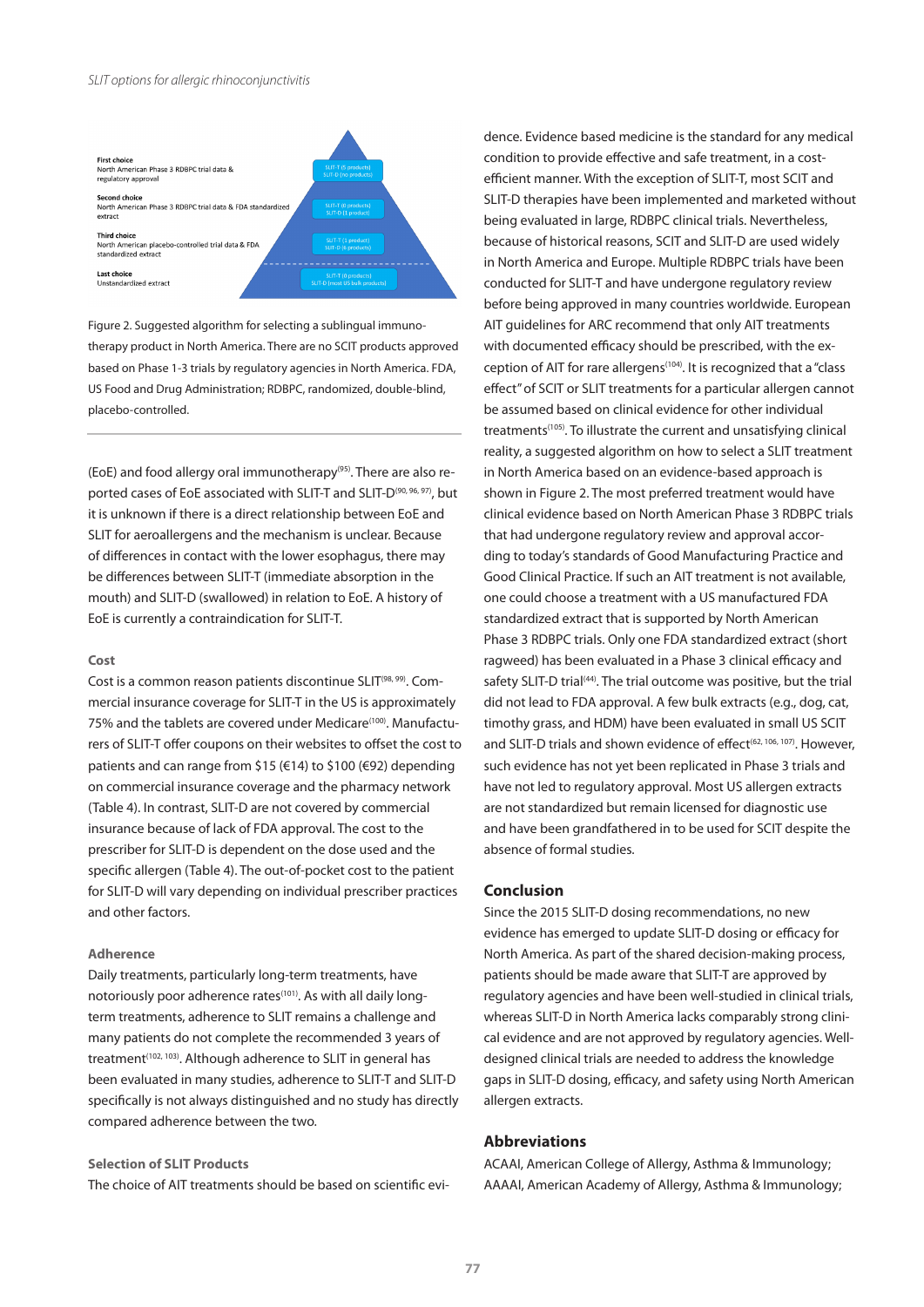AIT, allergy immunotherapy; ARC, allergic rhinoconjunctivitis; BAU, bioequivalent allergy units; EEC, environmental exposure chamber; EoE, eosinophilic esophagitis; FDA, US Food and Drug Administration; FEV1, forced expiratory volume in 1 second; HDM, house dust mite; IR, index of reactivity; MQT, modified quantitative testing; RCT, randomized controlled trials; RDBPC, randomized, double-blind, placebo-controlled; SCIT, subcutaneous immunotherapy; SLIT, sublingual immunotherapy; SLIT-D, sublingual immunotherapy drops; SLIT-T, sublingual immunotherapy tablets

## **Acknowledgments**

Medical writing and editorial assistance were provided by Erin P. Scott, PhD, of Scott Medical Communications, LLC. This assistance was funded by ALK-Abelló, Hørsholm, Denmark.

## **Funding**

Medical writing and editorial assistance were funded by ALK, Bedminster, NJ. The funder (ALK, Bedminster, NJ) participated in the reviewing and editing of the manuscript and in the decision to submit for publication.

#### **Authorship contribution**

KL contributed conceptualization, reviewing and editing. JMP

#### **References**

- 1. Meltzer EO, Wallace D, Friedman HS, Navaratnam P, Scott EP, Nolte H. Metaanalyses of the efficacy of pharmacotherapies and sublingual allergy immunotherapy tablets for allergic rhinitis in adults and children. Rhinology 2021; 59: 422-32.
- 2. Moingeon P, Mascarell L. Induction of tolerance via the sublingual route: mechanisms and applications. Clin Dev Immunol 2012; 2012: 623474.
- 3. Durham SR, Emminger W, Kapp A, et al. SQ-standardized sublingual grass immunotherapy: confirmation of disease modification 2 years after 3 years of treatment in a randomized trial. J Allergy Clin Immunol 2012; 129: 717-25 e5.
- 4. Durham SR, Walker SM, Varga EM, et al. Long-term clinical efficacy of grass-pollen immunotherapy. N Engl J Med 1999; 341: 468-75.
- 5. Jacobsen L, Niggemann B, Dreborg S, et al. Specific immunotherapy has long-term preventive effect of seasonal and perennial asthma: 10-year follow-up on the PAT study. Allergy 2007; 62: 943-8.
- 6. Kariyawasam HK, Rotiroti G, Robinson DS. Sublingual immunotherapy in allergic rhinitis: indications, efficacy and safety. Rhinology 2013; 51: 9-17.
- 7. Calderon MA, Simons FE, Malling HJ, Lockey RF, Moingeon P, Demoly P. Sublingual allergen immunotherapy: mode of action

and its relationship with the safety profile. Allergy 2012; 67: 302-11.

- 8. Canonica GW, Cox L, Pawankar R, et al. Sublingual immunotherapy: World Allergy Organization position paper 2013 update. World Allergy Organ J 2014; 7: 6.
- 9. Epstein TG, Liss GM, Berendts KM, Bernstein DI. AAAAI/ACAAI subcutaneous immunotherapy (SCIT) surveillance study (2013- 2017): fatalities, infections, delayed reactions and use of epinephrine auto-injectors. J Allergy Clin Immunol Pract 2019; 7: 1996- 2003.e1.
- 10. Global Initiative for Asthma (GINA) 2021 Report: Global Strategy for Asthma Management and Prevention. Available at: https://ginasthma.org/gina-reports/. Accessed November 12, 2021.
- 11. Leatherman B, Skoner DP, Hadley JA, et al. The Allergies, Immunotherapy, and RhinoconjunctivitiS (AIRS) survey: provider practices and beliefs about allergen immunotherapy. Int Forum Allergy Rhinol 2014; 4: 779-88.
- 12. Harrill WC, Setzen G, Farquhar D, Pillsbury HC. Contemporary analysis of otolaryngic allergy. Laryngoscope 2020; 130: 283-9.
- 13. Leatherman BD, Khalid A, Lee S, et al. Dosing of sublingual immunotherapy for allergic rhinitis: evidence-based review with recommendations. Int Forum Allergy Rhinol 2015; 5: 773-83.
- 14. Greenhawt M, Oppenheimer J, Nelson M, et

contributed conceptualization, reviewing & editing. SEL contributed conceptualization, reviewing and editing. KR contributed conceptualization, reviewing and editing. HN contributed conceptualization, reviewing and editing.

#### **Ethics approval and consent to participate**

Not applicable

#### **Consent for publication**

Not applicable

## **Availability of data and material**

Data sharing is not applicable to this article as no datasets were generated or analysed during the current study.

## **Conflict of interest**

K. Lam is a speaker for Optinose. S.E. Lee has received clinical trial funding and participated in advisory boards for AstraZeneca, Genzyme, GlaxoSmithKline, Genentech, and Sanofi Regeneron. J.M. Pinto is a speaker for Optinose and Sanofi-Regeneron; he has served on advisory boards or in consulting arrangements for GlaxoSmithKline, Astellas, Connect Pharma, AstraZeneca, Genentech, and ALK-Abello. H. Nolte and K. Rance are employees of ALK, Bedminster, NJ, USA

> al. Sublingual immunotherapy: A focused allergen immunotherapy practice parameter update. Ann Allergy Asthma Immunol 2017; 118: 276-82.e2.

- 15. Creticos PS, Maloney J, Bernstein DI, et al. Randomized controlled trial of a ragweed allergy immunotherapy tablet in North American and European adults. J Allergy Clin Immunol 2013; 131: 1342-9 e6.
- 16. Nolte H, Maloney J, Nelson HS, et al. Onset and dose-related efficacy of house dust mite sublingual immunotherapy tablets in an environmental exposure chamber. J Allergy Clin Immunol 2015; 135: 1494-501 e6.
- 17. Gotoh M, Yonekura S, Imai T, et al. Long-Term Efficacy and Dose-Finding Trial of Japanese Cedar Pollen Sublingual Immunotherapy Tablet. J Allergy Clin Immunol Pract 2019; 7: 1287-97.
- 18. Couroux P, Ipsen H, Stage BS, et al. A birch sublingual allergy immunotherapy tablet reduces rhinoconjunctivitis symptoms when exposed to birch and oak and induces IgG4 to allergens from all trees in the birch homologous group. Allergy 2019; 74: 361-9.
- 19. Durham SR, Yang WH, Pedersen MR, Johansen N, Rak S. Sublingual immunotherapy with once-daily grass allergen tablets: a randomized controlled trial in seasonal allergic rhinoconjunctivitis. J Allergy Clin Immunol 2006; 117: 802-9.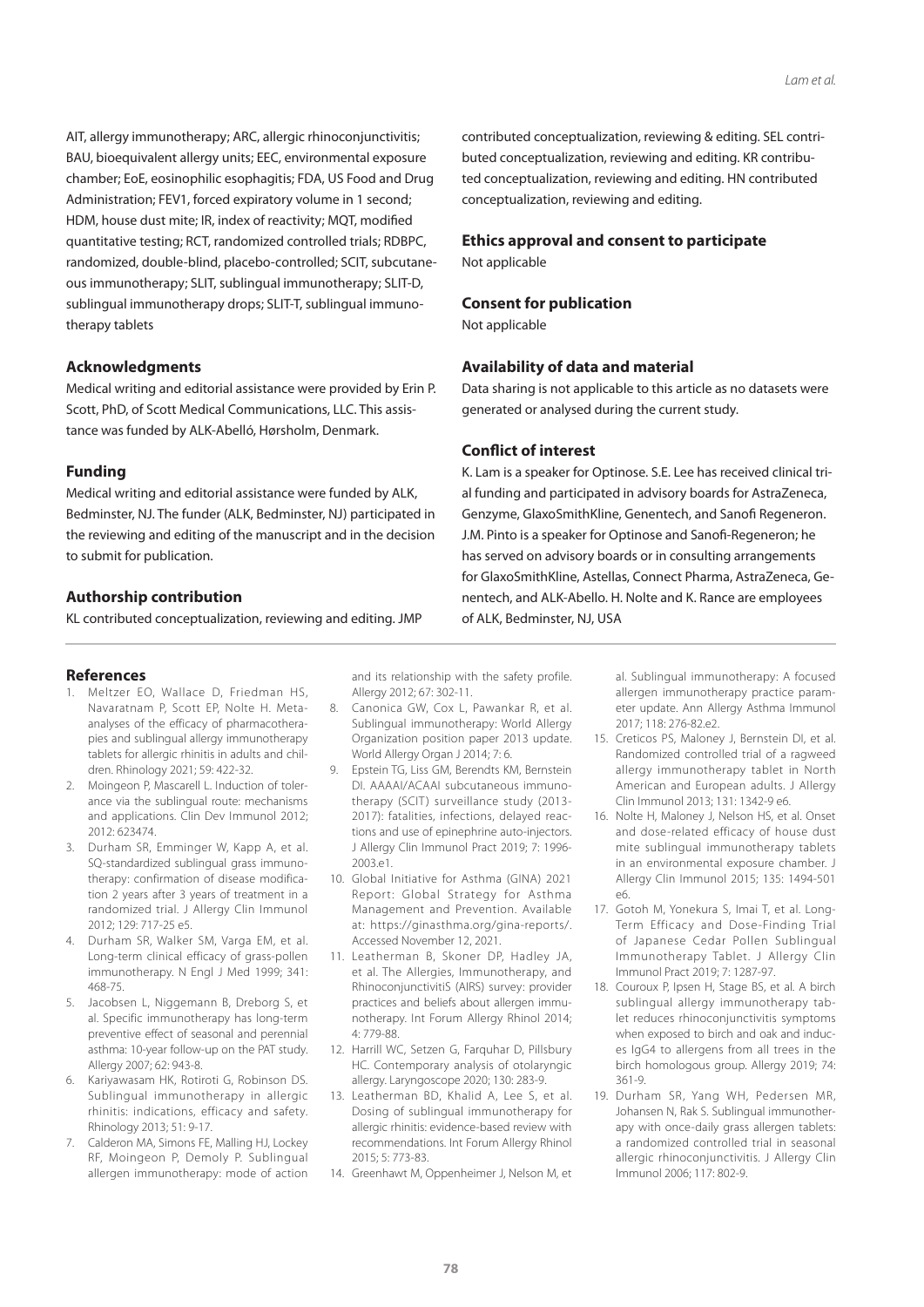- 20. Skoner D, Gentile D, Bush R, Fasano MB, McLaughlin A, Esch RE. Sublingual immunotherapy in patients with allergic rhinoconjunctivitis caused by ragweed pollen. J Allergy Clin Immunol 2010; 125: 660-6.
- 21. Ohashi-Doi K, Kito H, Du W, et al. Bioavailability of House Dust Mite Allergens in Sublingual Allergy Tablets Is Highly Dependent on the Formulation. Int Arch Allergy Immunol 2017; 174: 26-34.
- 22. Lund K, Kito H, Skydtsgaard MB, Nakazawa H, Ohashi-Doi K, Lawton S. The Importance of Tablet Formulation on Allergen Release Kinetics and Efficiency: Comparison of Freeze-dried and Compressed Grass Pollen Sublingual Allergy Immunotherapy Tablet Formulations. Clin Ther 2019; 41: 742-53.
- 23. Kito H, Du W, Nakazawa H, Lund K, Ohashi-Doi K. The Effective Allergenic Reactivity of House Dust Mite Sublingual Immunotherapy Tablets Is Determined by Tablet Formulation. Biol Pharm Bull 2019; 42: 1030-3.
- 24. Franzese C, Damask C, Wise SK, Ryan M. Handbook of Otolaryngic Allergy. New York, NY: Thieme Publishers, 2019.
- 25. Larenas-Linnemann D, Esch R, Plunkett G, et al. Maintenance dosing for sublingual immunotherapy by prominent European allergen manufacturers expressed in bioequivalent allergy units. Ann Allergy Asthma Immunol 2011; 107: 448-58 e3.
- 26. Nolte H, Plunkett G, Grosch K, Larsen JN, Lund K, Bollen M. Major allergen content consistency of SQ house dust mite sublingual immunotherapy tablets and relevance across geographic regions. Annals of Allergy, Asthma & Immunology 2016; 117: 298-303.
- 27. Demoly P, Corren J, Creticos P, et al. A 300 IR sublingual tablet is an effective, safe treatment for house dust mite-induced allergic rhinitis: An international, double-blind, placebo-controlled, randomized phase III clinical trial. J Allergy Clin Immunol 2021; 147: 1020-30.e10.
- 28. Ellis AK, Tenn MW, Steacy LM, et al. Lack of effect of Timothy grass pollen sublingual immunotherapy tablet on birch polleninduced allergic rhinoconjunctivitis in an environmental exposure unit. Ann Allergy Asthma Immunol 2018; 120: 495-503.e2.
- 29. Nolte H, Bernstein DI, Nelson HS, Ellis AK, Kleine-Tebbe J, Lu S. Efficacy and safety of ragweed SLIT-tablet in children with allergic rhinoconjunctivitis in a randomized, placebo-controlled trial. J Allergy Clin Immunol Pract 2020; 8: 2322-31 e5.
- 30. Nolte H, Bernstein DI, Nelson HS, et al. Efficacy of house dust mite SLIT-tablet in North American adolescents and adults in a randomized, placebo-controlled trial. J Allergy Clin Immunol 2016; 138: 1631-8.
- 31. Roux M, Devillier P, Yang WH, et al. Efficacy and safety of sublingual tablets of house dust mite allergen extracts: Results of a dose-ranging study in an environmental exposure chamber. J Allergy Clin Immunol

2016; 138: 451-8.e5.

- 32. Mosbech H, Deckelmann R, de Blay F, et al. Standardized quality (SQ) house dust mite sublingual immunotherapy tablet (ALK) reduces inhaled corticosteroid use while maintaining asthma control: A randomized, double-blind, placebo-controlled trial. J Allergy Clin Immunol 2014; 134: 568-75.e7.
- 33. Sivam A, Tankersley M. Perception and practice of sublingual immunotherapy among practicing allergists in the United States: a follow-up survey. Ann Allergy Asthma Immunol 2019; 122: 623-9.
- 34. Casale TB, Canonica GW, Bousquet J, et al. Recommendations for appropriate sublingual immunotherapy clinical trials. J Allergy Clin Immunol 2009; 124: 665-70.
- 35. Hirsch SR, Kalbfleisch JH, Golbert TM, et al. Rinkel injection therapy: a multicenter controlled study. J Allergy Clin Immunol 1981; 68: 133-55.
- 36. Van Metre TE, Jr., Adkinson NF, Jr., Lichtenstein LM, et al. A controlled study of the effectiveness of the Rinkel method of immunotherapy for ragweed pollen hay fever. J Allergy Clin Immunol 1980; 65: 288- 97.
- 37. Van Metre TE, Adkinson NF, Jr., Amodio FJ, et al. A comparative study of the effectiveness of the Rinkel method and the current standard method of immunotherapy for ragweed pollen hay fever. J Allergy Clin Immunol 1980; 66: 500-13.
- 38. Didier A, Malling HJ, Worm M, et al. Optimal dose, efficacy, and safety of once-daily sublingual immunotherapy with a 5-grass pollen tablet for seasonal allergic rhinitis. J Allergy Clin Immunol 2007; 120: 1338-45.
- 39. Oralair (Sweet vernal, Orchard, Perennial Rye, Timothy, and Kentucky Blue Grass mixed pollens allergen extract tablet for sublingual use). Full Prescribing Information, Stallergenes S.A., Antony, France, 2014.
- 40. Ragwitek (short ragweed pollen allergen extract tablet for sublingual use). Full Prescribing Information, Merck Sharp & Dohme Corp., Whitehouse Station, NJ, USA, 2014.
- 41. Grastek (Timothy grass pollen allergen extract tablet for sublingual use). Full Prescribing Information, Merck Sharp & Dohme Corp., Whitehouse Station, NJ, USA, 2014.
- 42. Odactra (House dust mite allergen extract tablet for sublingual use). Full Prescribing Information, ALK-Abelló A/S, Hørsholm, Denmark, 2017.
- 43. Itulatek (Standardized allergen extract, white birch [Betula verrucosa] sublingual tablet). Full Prescribing Information, ALK-Abelló A/S, Horsholm, Denmark, 2020.
- 44. Creticos P, Esch R, Couroux P, et al. Randomized, double-blind, placebo-controlled trial of standardized ragweed sublingual-liquid immunotherapy for allergic rhinoconjunctivitis. J Allergy Clin Immunol 2014; 133: 751-8.
- 45. Nelson HS. Specific immunotherapy with allergen mixes: what is the evidence? Curr Opin Allergy Clin Immunol 2009; 9: 549-53.
- 46. Kim H, Moote W, Waserman S. Allergen immunotherapy pocket guide.: Canadian Society of Allergy and Clinical Immunology., 2016.
- 47. Cox L, Nelson H, Lockey R, et al. Allergen immunotherapy: a practice parameter third update. J Allergy Clin Immunol 2011; 127: S1-55.
- 48. Blaiss M, Maloney J, Nolte H, Gawchik S, Yao R, Skoner DP. Efficacy and safety of timothy grass allergy immunotherapy tablets in North American children and adolescents. J Allergy Clin Immunol 2011; 127: 64-71 e4.
- 49. Cox LS, Casale TB, Nayak AS, et al. Clinical efficacy of 300IR 5-grass pollen sublingual tablet in a US study: The importance of allergen-specific serum IgE. J Allergy Clin Immunol 2012; 130: 1327-34.
- 50. Maloney J, Bernstein DI, Nelson H, et al. Efficacy and safety of grass sublingual immunotherapy tablet, MK-7243: a large randomized controlled trial. Ann Allergy Asthma Immunol 2014; 112: 146-53.e2.
- 51. Nelson HS, Nolte H, Creticos P, Maloney J, Wu J, Bernstein DI. Efficacy and safety of timothy grass allergy immunotherapy tablet treatment in North American adults. J Allergy Clin Immunol 2011; 127: 72-80 e2.
- 52. Nolte H, Hebert J, Berman G, et al. Randomized controlled trial of ragweed allergy immunotherapy tablet efficacy and safety in North American adults. Ann Allergy Asthma Immunol 2013; 110: 450-6  $\mathsf{P}4$
- 53. Gotoh M, Okubo K, Yuta A, et al. Safety profile and immunological response of dual sublingual immunotherapy with house dust mite tablet and Japanese cedar pollen tablet. Allergology international : official journal of the Japanese Society of Allergology 2019: S1323-8930(19)30108-X.
- 54. Matsuoka T, Igarashi S, Kuroda Y, et al. Dual sublingual immunotherapy with Japanese Cedar Pollen droplets and House Dust Mite tablets. Allergol Int 2019; 68: 533-5.
- 55. Maloney J, Berman G, Gagnon R, et al. Sequential Treatment Initiation with Timothy Grass and Ragweed Sublingual Immunotherapy Tablets Followed by Simultaneous Treatment Is Well Tolerated. J Allergy Clin Immunol Pract 2016; 4: 301-9  $\rho$
- 56. Yuta A, Ogawa Y, Arai H, Ogihara H, Kozaki H, Shimizu T. (Safety of sequential sublingual immunotherapy with Japanese cedar pollen and mite allergens). Nippon Jibiinkoka Gakkai Kaiho (Tokyo) 2019; 122: 126-32.
- 57. Amar SM, Harbeck RJ, Sills M, Silveira LJ, O'Brien H, Nelson HS. Response to sublingual immunotherapy with grass pollen extract: monotherapy versus combination in a multiallergen extract. J Allergy Clin Immunol 2009; 124: 150-6 e1-5.
- 58. Bowen T, Greenbaum J, Charbonneau Y,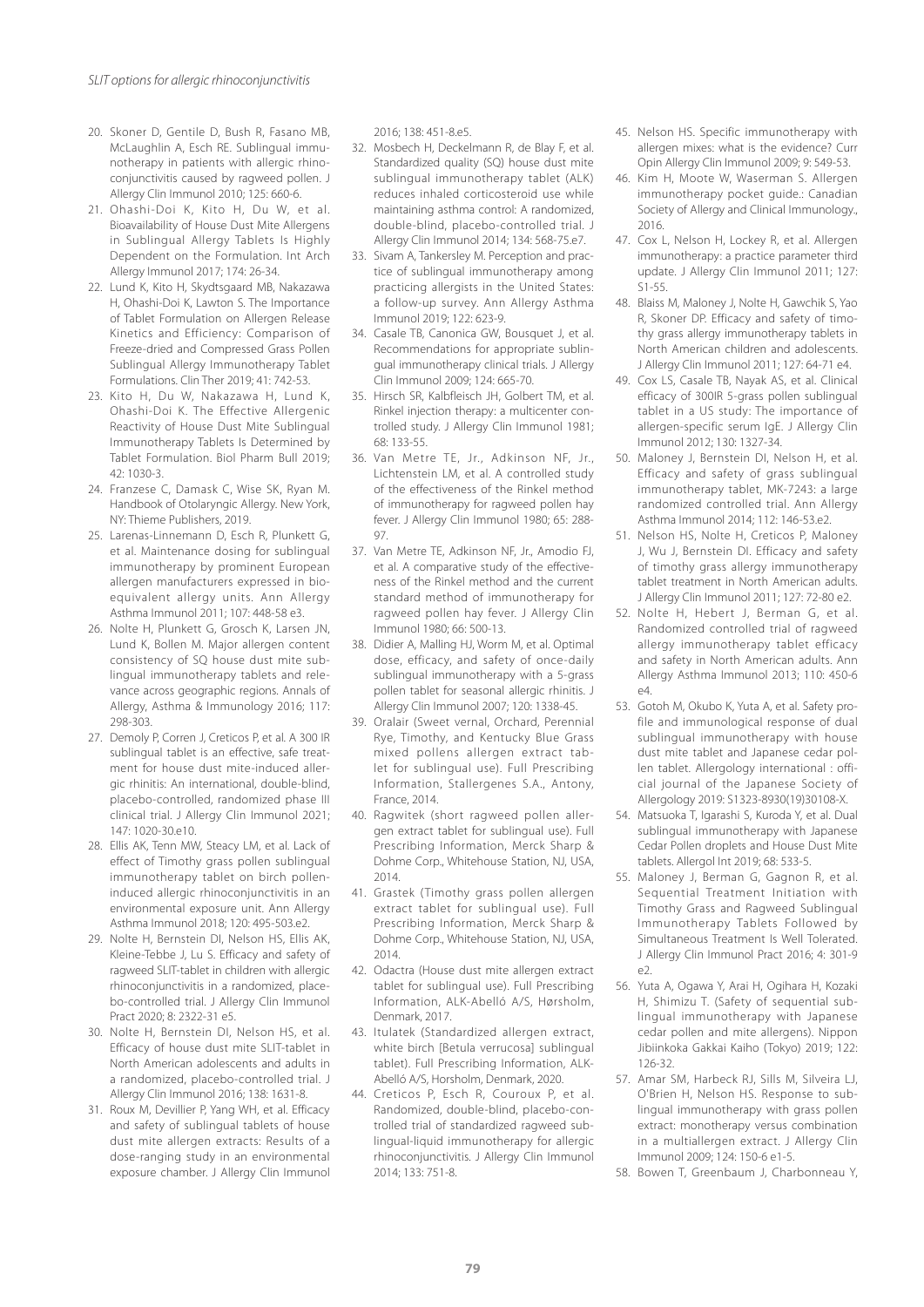et al. Canadian trial of sublingual swallow immunotherapy for ragweed rhinoconjunctivitis. Ann Allergy Asthma Immunol 2004; 93: 425-30.

- 59. Bush RK, Swenson C, Fahlberg B, et al. House dust mite sublingual immunotherapy: results of a US trial. J Allergy Clin Immunol 2011; 127: 974-81 e1-7.
- 60. Murphy K, Gawchik S, Bernstein D, Andersen J, Rud Pedersen M. A phase 3 trial assessing the efficacy and safety of grass allergy immunotherapy tablet in subjects with grass pollen-induced allergic rhinitis with or without conjunctivitis, with or without asthma. J Negat Results Biomed 2013;  $12.10$
- 61. Nelson HS, Oppenheimer J, Vatsia GA, Buchmeier A. A double-blind, placebocontrolled evaluation of sublingual immunotherapy with standardized cat extract. J Allergy Clin Immunol 1993; 92: 229-36.
- 62. Swamy RS, Reshamwala N, Hunter T, et al. Epigenetic modifications and improved regulatory T-cell function in subjects undergoing dual sublingual immunotherapy. J Allergy Clin Immunol 2012; 130: 215-24 e7.
- 63. Dhami S, Nurmatov U, Arasi S, et al. Allergen immunotherapy for allergic rhinoconjunctivitis: A systematic review and meta-analysis. Allergy 2017; 72: 1597-631.
- 64. Radulovic S, Wilson D, Calderon M, Durham S. Systematic reviews of sublingual immunotherapy (SLIT). Allergy 2011; 66: 740-52.
- 65. Nelson H, Cartier S, Allen-Ramey F, Lawton S, Calderon MA. Network Meta-analysis Shows Commercialized Subcutaneous and Sublingual Grass Products Have Comparable Efficacy. J Allergy Clin Immunol Pract 2015; 3: 256-66 e3.
- 66. Di Bona D, Plaia A, Scafidi V, Leto-Barone MS, Di Lorenzo G. Efficacy of sublingual immunotherapy with grass allergens for seasonal allergic rhinitis: a systematic review and meta-analysis. J Allergy Clin Immunol 2010; 126: 558-66.
- 67. Jerzynska J, Stelmach W, Majak P, Stelmach R, Janas A, Stelmach I. Comparison of the effect of 5-grass pollen sublingual immunotherapy tablets and drops in children with rhinoconjunctivitis. Allergy Asthma Proc 2018; 39: 66-73.
- 68. Abramowicz M, Kruszewski J, Chcialowski A. Evaluation of the placebo effect in the trials of allergen immunotherapy effectiveness: meta-analysis of randomized and placebocontrolled trials. Postepy Dermatol Alergol 2018; 35: 620-5.
- 69. del Cuvillo A, Sastre J, Bartra J, et al. Placebo effect in clinical trials involving patients with allergic rhinitis. J Investig Allergol Clin Immunol 2011; 21 Suppl 3: 40-5.
- 70. Guideline on the clinical development of products for specific immunotherapy for the treatment of allergic diseases. CHMP/ EWP/18504. Committee for Medicinal Products for Human Use. London, UK: European Medicines Agency, 2008.
- 71. Penagos M, Eifan AO, Durham SR, Scadding

GW. Duration of Allergen Immunotherapy for Long-Term Efficacy in Allergic Rhinoconjunctivitis. Curr Treat Options Allergy 2018; 5: 275-90.

- 72. Valovirta E, Petersen TH, Piotrowska T, et al. Results from the 5-year SQ grass sublingual immunotherapy tablet asthma prevention (GAP) trial in children with grass pollen allergy. J Allergy Clin Immunol 2018; 141: 529-38.
- 73. Summary of product characteristics: Grazax 75,000 SQ-T oral lyophilisate. 2017. Available from: https://www.medicines.org.uk/emc/ product/315.
- 74. Didier A, Malling HJ, Worm M, Horak F, Sussman GL. Prolonged efficacy of the 300IR 5-grass pollen tablet up to 2 years after treatment cessation, as measured by a recommended daily combined score. Clin Transl Allergy 2015; 5: 12.
- 75. Yonekura S, Gotoh M, Kaneko S, et al. Treatment duration-dependent efficacy of Japanese cedar pollen sublingual immunotherapy: Evaluation of a phase II/III trial over three pollen dispersal seasons. Allergol Int 2019; 68: 494-505.
- 76. Yonekura S, Gotoh M, Kaneko S, Maekawa Y, Okubo K, Okamoto Y. Disease-Modifying Effect of Japanese Cedar Pollen Sublingual Immunotherapy Tablets. J Allergy Clin Immunol Pract 2021; 9: 4103-16.e14.
- 77. Ott H, Sieber J, Brehler R, et al. Efficacy of grass pollen sublingual immunotherapy for three consecutive seasons and after cessation of treatment: the ECRIT study. Allergy 2009; 64: 1394-401.
- 78. Lou H, Huang Y, Ouyang Y, et al. Artemisia annua-sublingual immunotherapy for seasonal allergic rhinitis: A randomized controlled trial. Allergy 2020. ; 75: 2026-2036.
- 79. Marogna M, Spadolini I, Massolo A, Canonica GW, Passalacqua G. Long-lasting effects of sublingual immunotherapy according to its duration: a 15-year prospective study. J Allergy Clin Immunol 2010; 126: 969-75.
- 80. Lin Z, Liu Q, Li T, Chen D, Chen D, Xu R. The effects of house dust mite sublingual immunotherapy in patients with allergic rhinitis according to duration. Int Forum Allergy Rhinol 2016; 6: 82-7.
- 81. Marogna M, Bruno M, Massolo A, Falagiani P. Long-lasting effects of sublingual immunotherapy for house dust mites in allergic rhinitis with bronchial hyperreactivity: A long-term (13-year) retrospective study in real life. Int Arch Allergy Immunol 2007; 142: 70-8.
- 82. Di Rienzo V, Marcucci F, Puccinelli P, et al. Long-lasting effect of sublingual immunotherapy in children with asthma due to house dust mite: a 10-year prospective study. Clin Exp Allergy 2003; 33: 206-10.
- 83. Marogna M, Massolo A, Passalacqua G. Effect of adjuvanted and standard sublingual immunotherapy on respiratory function in pure rhinitis due to house dust mite over a 5-year period. World Allergy Organ J

2017; 10: 7.

- 84. Marogna M, Tomassetti D, Bernasconi A, et al. Preventive effects of sublingual immunotherapy in childhood: an open randomized controlled study. Ann Allergy Asthma Immunol 2008; 101: 206-11.
- 85. Novembre E, Galli E, Landi F, et al. Coseasonal sublingual immunotherapy reduces the development of asthma in children with allergic rhinoconjunctivitis. J Allergy Clin Immunol 2004; 114: 851-7.
- 86. Di Bona D, Plaia A, Leto-Barone MS, La Piana S, Macchia L, Di Lorenzo G. Efficacy of allergen immunotherapy in reducing the likelihood of developing new allergen sensitizations: a systematic review. Allergy 2017; 72: 691-704.
- 87. Marogna M, Spadolini I, Massolo A, Canonica GW, Passalacqua G. Randomized controlled open study of sublingual immunotherapy for respiratory allergy in real-life: clinical efficacy and more. Allergy 2004; 59: 1205-10.
- 88. Shao J, Cui YX, Zheng YF, et al. Efficacy and safety of sublingual immunotherapy in children aged 3-13 years with allergic rhinitis. Am J Rhinol Allergy 2014; 28: 131-9.
- 89. Bernstein DI, Bardelas JA, Jr., Svanholm Fogh B, Kaur A, Li Z, Nolte H. A practical guide to the sublingual immunotherapy tablet adverse event profile: implications for clinical practice. Postgrad Med 2017: 1-8.
- 90. Didier A, Bons B. Safety and tolerability of 5-grass pollen tablet sublingual immunotherapy: pooled analysis and clinical review. Exp Opin Drug Safety 2015; 14: 777-88.
- 91. Gidaro GB, Marcucci F, Sensi L, Incorvaia C, Frati F, Ciprandi G. The safety of sublingualswallow immunotherapy: an analysis of published studies. Clin Exp Allergy 2005; 35: 565-71.
- 92. Epstein TG, Calabria C, Cox LS, Dreborg S. Current Evidence on Safety and Practical Considerations for Administration of Sublingual Allergen Immunotherapy (SLIT) in the United States. J Allergy Clin Immunol Pract 2017; 5: 34-40.e2.
- 93. Nolte H, Casale TB, Lockey RF, et al. Epinephrine use in clinical trials of sublingual immunotherapy tablets. J Allergy Clin Immunol: In Practice 2017; 5: 84-9.
- 94. Portnoy J, Cox LS. Is the Benefit From Prescribing Epinephrine Autoinjectors for Sublingual Immunotherapy Worth the Cost? Lessons Learned From Clinical Trials. J Allergy Clin Immunol Pract 2017; 5: 90-1.
- 95. Lucendo AJ, Arias A, Tenias JM. Relation between eosinophilic esophagitis and oral immunotherapy for food allergy: a systematic review with meta-analysis. Ann Allergy Asthma Immunol 2014; 113: 624-9.
- 96. Miehlke S, Alpan O, Schroder S, Straumann A. Induction of eosinophilic esophagitis by sublingual pollen immunotherapy. Case Rep Gastroenterol 2013; 7: 363-8.
- 97. Antico A, Fante R. Esophageal hypereosinophilia induced by grass sublingual immunotherapy. J Allergy Clin Immunol 2014; 133: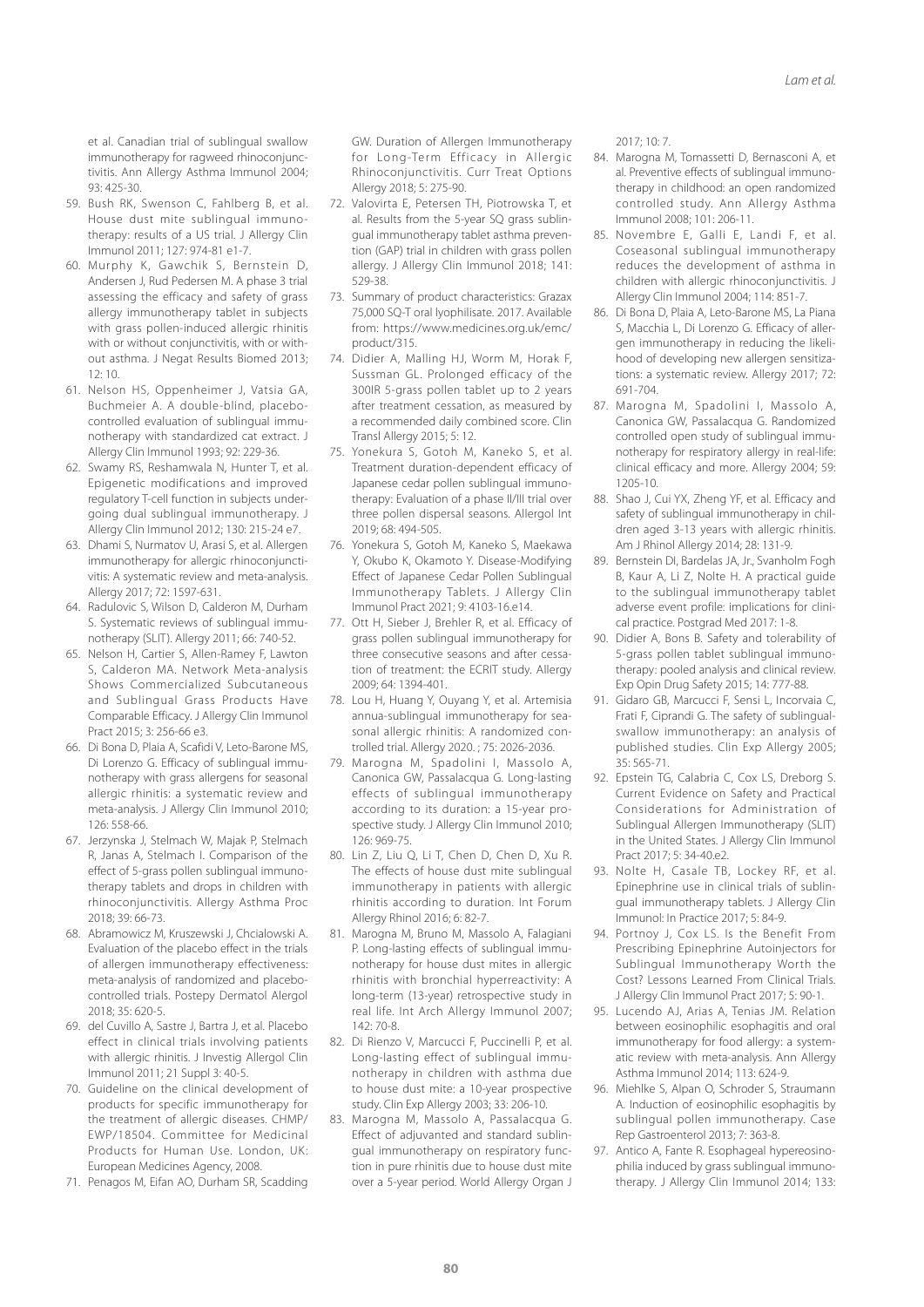1482-4.

- 98. Kumar MS, Oh MS, Leader B, et al. Perceived compliance and barriers to care in sublingual immunotherapy. Int Forum Allergy Rhinol 2017; 7: 525-9.
- 99. Hsu NM, Reisacher WR. A comparison of attrition rates in patients undergoing sublingual immunotherapy vs subcutaneous immunotherapy. Int Forum Allergy Rhinol 2012; 2: 280-4.
- 100. Tankersley M, Han JK, Nolte H. Clinical aspects of sublingual immunotherapy tablets and drops. Ann Allergy Asthma Immunol 2020; 124: 573-82.
- 101.Vähätalo I, Ilmarinen P, Tuomisto LE, et al. 12-year adherence to inhaled corticosteroids in adult-onset asthma. ERJ Open Res 2020; 6.
- 102.Bender BG, Oppenheimer J. The special challenge of nonadherence with sublingual immunotherapy. J Allergy Clin Immunol

Pract 2014; 2: 152-5.

- 103.Anolik R, Schwartz AM, Sajjan S, Allen-Ramey F. Patient initiation and persistence with allergen immunotherapy. Ann Allergy Asthma Immunol 2014; 113: 101-7.
- 104.Roberts G, Pfaar O, Akdis CA, et al. EAACI Guidelines on Allergen Immunotherapy: Allergic rhinoconjunctivitis. Allergy 2018; 73: 765-98.
- 105.Calderon MA, Waserman S, Bernstein DI, et al. Clinical Practice of Allergen Immunotherapy for Allergic Rhinoconjunctivitis and Asthma: An Expert Panel Report. J Allergy Clin Immunol Pract 2020; 8: 2920-36.e1.
- 106. Lent AM, Harbeck R, Strand M, et al. Immunologic response to administration of standardized dog allergen extract at differing doses. J Allergy Clin Immunol 2006; 118: 1249-56.

107. Ewbank PA, Murray J, Sanders K, Curran-

Everett D, Dreskin S, Nelson HS. A doubleblind, placebo-controlled immunotherapy dose-response study with standardized cat extract. J Allergy Clin Immunol 2003; 111: 155-61.

Hendrik Nolte, MD, PhD ALK US Highway 135 Route 202/206 Bedminster NJ 07921 USA

Tel: (+1) 516 767 1800 E-mail: Hendrik.nolte@alk.net

**This manuscript contains supplementary material**

ISSN: 2589-5613 / ©2022 The Author(s). This work is licensed under a Creative Commons Attribution 4.0 International License. The images or other third party material in this article are included in the article's Creative Commons license, unless indicated otherwise in the credit line; if the material is not included under the Creative Commons license, users will need to obtain permission from the license holder to reproduce the material. To view a copy of this license, visit http://creativecommons.org/ licenses/by/4.0/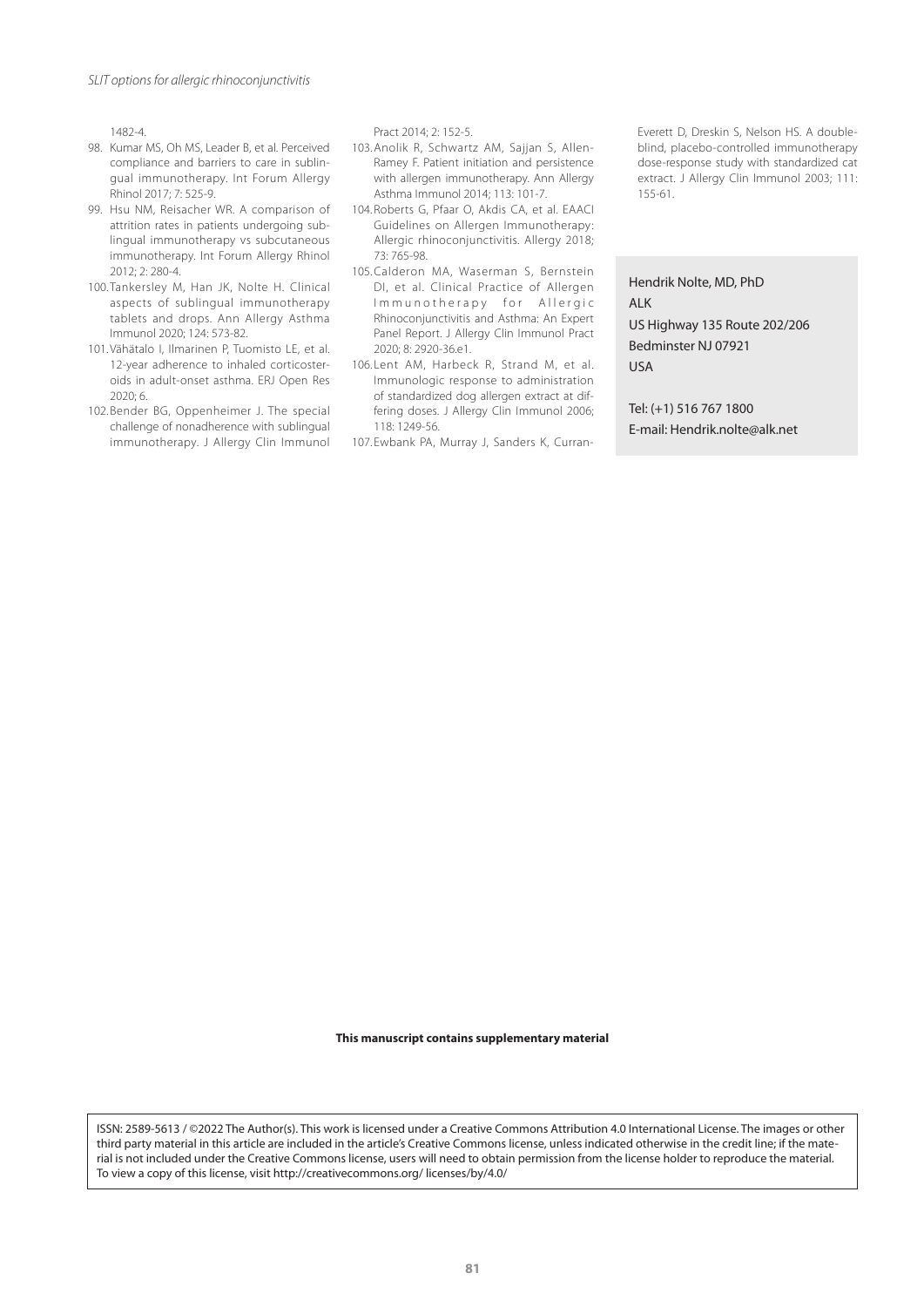# **SUPPLEMENTARY MATERIAL**

Supplemental Table 1. Randomized SLIT allergic rhinoconjunctivitis trials conducted since publication of SLIT dosing guidelines by Leatherman et al in 2015(1).

| Reference                             | <b>Study Phase</b><br>(N Rand-<br>omized) | <b>Country or</b><br><b>Region</b> | Formula-<br>tion                                            | <b>Allergen</b> | <b>Daily Maintenance Dose</b>                                                     | <b>Primary Efficacy End-</b><br>point                                                                                                                                                                                                                                  | <b>Primary End-</b><br>point Met?                                                                                                    |
|---------------------------------------|-------------------------------------------|------------------------------------|-------------------------------------------------------------|-----------------|-----------------------------------------------------------------------------------|------------------------------------------------------------------------------------------------------------------------------------------------------------------------------------------------------------------------------------------------------------------------|--------------------------------------------------------------------------------------------------------------------------------------|
| Bozek et<br>al, 2014 <sup>(2)</sup>   | Not specified<br>$(N=78)$                 | Poland                             | <b>Drops</b>                                                | Grass           | 240 IR (5 days/week); cumula-<br>tive dose 225 µg Phl p 5                         | Mean weekly nasal symp-<br>tom score after 3 years                                                                                                                                                                                                                     | Yes (p=0.008 ac-<br>tive vs placebo)                                                                                                 |
| Scad-<br>ding et al,<br>$2017^{(3)}$  | Not specified<br>$(N=106)$                | UK                                 | <b>Tablets</b>                                              | Grass           | 2800 BAU; 15 µg Phl p 5                                                           | TNSS after allergen chal-<br>lenge at year 3 (1 year<br>after treatment disconti-<br>nuation)                                                                                                                                                                          | No (p=0.75 ac-<br>tive vs placebo)                                                                                                   |
| Jerzynska<br>et al,<br>$2016^{(4)}$   | Not specified<br>$(N=100)$                | Poland                             | <b>Tablets</b>                                              | Grass           | 300 IR; 20-25 µg of the group 5<br>major allergens                                | TCS, symptom score,<br>and medication score at<br>month 5                                                                                                                                                                                                              | Yes ( $p<0.05$ vs<br>no SLIT control<br>group for TCS;<br>not significant<br>for symptom<br>score or me-<br>dication score<br>alone) |
| Mösges et<br>al, 2017 <sup>(5)</sup>  | Phase 2<br>$(N=158)$                      | Germany                            | Carba-<br>mylated<br>mono-<br>meric<br>allergoid<br>tablets | Grass           | 300 UA, 600 UA, 1000 UA, and<br>2000 UA*                                          | Proportion of subjects<br>per group with a change<br>in the response thres-<br>hold needed to induce<br>a positive conjunctival<br>provocation test response<br>at screening and week 12;<br>improvement in 60% of<br>patients was considered<br>clinically meaningful | Yes (>60%<br>of patients<br>had clinically<br>meaningful<br>improvement in<br>all 4 groups)                                          |
| Valo-<br>virta et al,<br>$2018^{(6)}$ | Not specified<br>$(N=812)$                | Europe                             | <b>Tablets</b>                                              | Grass           | 2800 BAU; 15 µg Phl p 5                                                           | Time to onset of asthma                                                                                                                                                                                                                                                | No (p=0.667 vs<br>placebo)                                                                                                           |
| Ellis et al,<br>$2018^{(7)}$          | Phase 4<br>$(N=93)$                       | Canada                             | <b>Tablets</b>                                              | Grass           | 2800 BAU; 15 µg Phl p 5                                                           | Change from baseline in<br>TNSS after birch pollen<br>challenge                                                                                                                                                                                                        | No (p=0.83 vs<br>placebo)                                                                                                            |
| Pfaar et al,<br>2019(8)               | Phase 3<br>$(N=406)$                      | Europe                             | <b>Drops</b>                                                | <b>Birch</b>    | 40,000 AUN/mL; 0.4 mg/mL<br>Bet v 1                                               | TCS after 3 to 6 months                                                                                                                                                                                                                                                | Yes (p<0.0001<br>vs placebo)                                                                                                         |
| Pfaar et al,<br>$2016^{(9)}$          | Phase 2<br>$(N=269)$                      | Europe                             | <b>Drops</b>                                                | <b>Birch</b>    | 3333, 10,000, 20,000, or 40,000<br>AUN/mL; 10,000 AUN/mL =<br>46.7 µg Bet v 1     | Change from baseline in<br>symptom score following<br>a titrated nasal provoca-<br>tion test at month 5                                                                                                                                                                | Yes ( $p=0.008$ for<br>20,000 AUN/mL<br>and $p<0.001$ for<br>40,000 AUN/mL<br>vs placebo)                                            |
| Bieder-<br>mann et al,<br>2019(10)    | Phase 3<br>$(N=634)$                      | Europe                             | <b>Tablets</b>                                              | <b>Birch</b>    | 12 SQ-Bet <sup>+</sup> ; approximately 60<br>ug Bet v 1                           | TCS during birch pollen<br>season                                                                                                                                                                                                                                      | Yes (p<0.0001<br>vs placebo)                                                                                                         |
| Couroux et<br>al, 2019(11)            | Phase 2<br>$(N=219)$                      | Canada                             | <b>Tablets</b>                                              | <b>Birch</b>    | 2, 7, or 12 SQ-Bet; 12 SQ-Bet =<br>approximately 60 µg Bet v 1                    | Total symptom score after<br>birch pollen challenge at<br>week 24                                                                                                                                                                                                      | Yes ( $p=0.03$ )<br>for 7 SQ-Bet<br>and $p=0.02$ for<br>12 SQ-Bet vs<br>placebo)                                                     |
| Mäkelä et<br>al, 2018 <sup>(12)</sup> | Phase 2<br>$(N=637)$                      | Europe                             | <b>Tablets</b>                                              | <b>Birch</b>    | 0.5, 1, 2, 4, 7, or 12 SQ-Bet; 12<br>$SQ-Bet = approximately 60 \mu g$<br>Bet v 1 | Total symptom score<br>during birch pollen season                                                                                                                                                                                                                      | Yes ( $p=0.02$ for<br>the 7 SQ-Bet<br>dose vs pla-<br>cebo)                                                                          |
| Nony et al,<br>$2015^{(13)}$          | Phase 2<br>$(N=455)$                      | Europe<br>and Russia               | <b>Tablets</b>                                              | <b>Birch</b>    | 12.5, 25, or 50 µg Bet v 1                                                        | <b>Adjusted TCS</b>                                                                                                                                                                                                                                                    | Yes ( $p=0.02$<br>for all doses vs<br>placebo)                                                                                       |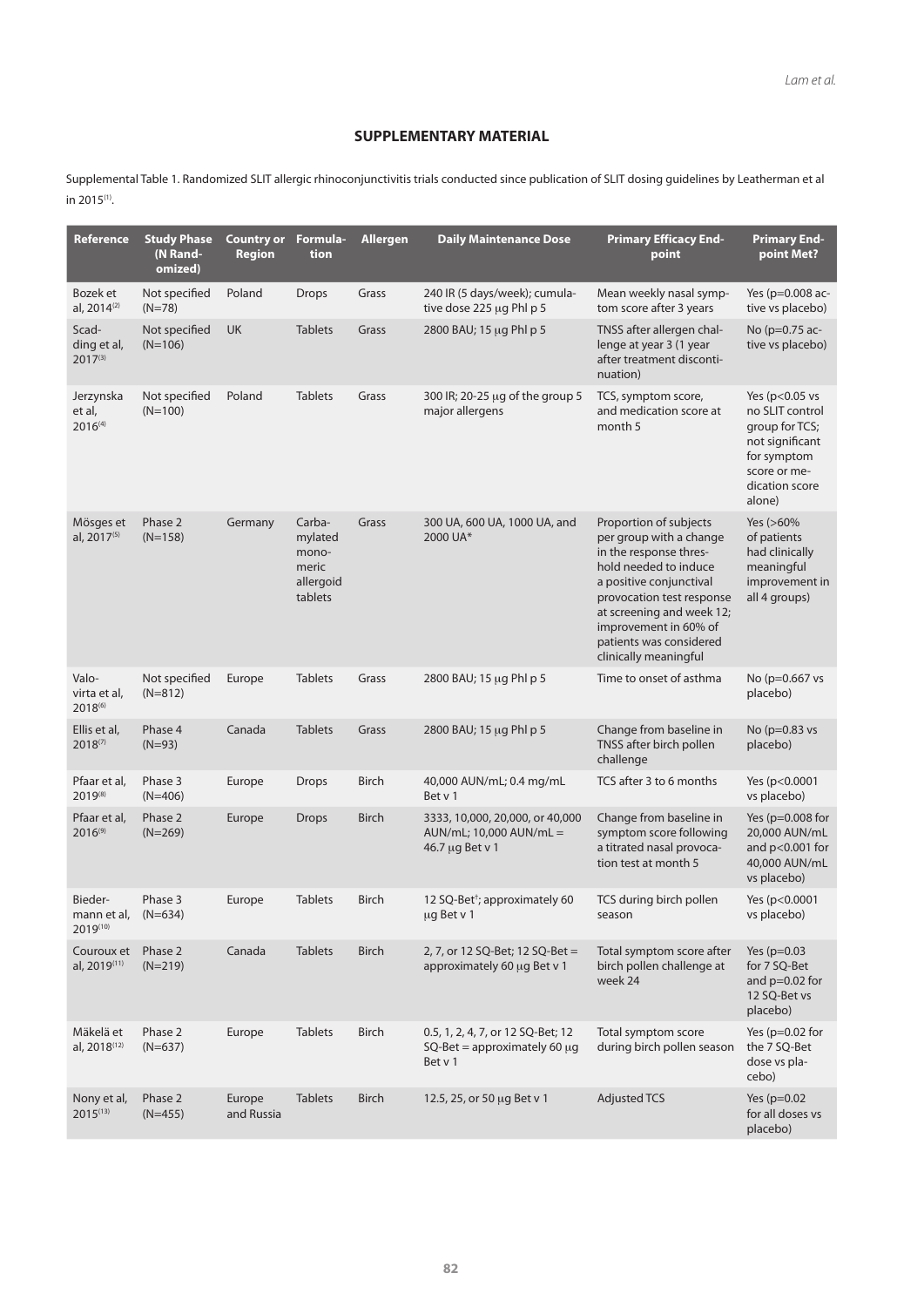| Reference                                           | <b>Study Phase</b><br>(N Rand-<br>omized) | <b>Country or</b><br><b>Region</b> | Formula-<br>tion | <b>Allergen</b>   | <b>Daily Maintenance Dose</b>                                                                                                                 | <b>Primary Efficacy End-</b><br>point                                                                                   | <b>Primary End-</b><br>point Met?                  |
|-----------------------------------------------------|-------------------------------------------|------------------------------------|------------------|-------------------|-----------------------------------------------------------------------------------------------------------------------------------------------|-------------------------------------------------------------------------------------------------------------------------|----------------------------------------------------|
| Okamoto<br>et al,<br>$2015^{(14)}$                  | Phase 3<br>$(N=531)$                      | Japan                              | <b>Drops</b>     | Japanese<br>Cedar | 2,000 JAU/mL <sup>‡</sup> ; 10,000 JAU/<br>$mL =$ approximately 7.3-21 $\mu$ g/<br>mL Cry j 1                                                 | TCS during peak<br>symptoms in the 2nd<br>season                                                                        | Yes (p<0.0001<br>vs placebo)                       |
| Gotoh et<br>al, 2019 <sup>(15)</sup>                | Phase 2/3<br>$(N=1042)$                   | Japan                              | <b>Tablets</b>   | Japanese<br>Cedar | 2,000, 5,000, or 10,000 JAU/<br>$mL^{\dagger}$ ; 10,000 JAU/mL = approxi-<br>mately 7.3-21 µg/mL Cry j 1                                      | TCS during peak season                                                                                                  | Yes (p<0.001<br>for all doses vs<br>placebo)       |
| Yone-<br>kura et al,<br>2019(16)§                   | Phase 2/3<br>$(N=1042)$                   | Japan                              | <b>Tablets</b>   | Japanese<br>Cedar | 5,000 JAU/mL <sup>‡</sup> ; 10,000 JAU/<br>$mL =$ approximately 7.3-21 $\mu$ g/<br>mL Cry j 1                                                 | TCS during the 3rd peak<br>season                                                                                       | Yes (p<0.0001<br>vs placebo)                       |
| Yonekura<br>et al, 2021 <sup>1</sup>                | Phase 2/3<br>$(N=1042)$                   | Japan                              | <b>Tablets</b>   | Japanese<br>Cedar | 5,000 JAU/mL <sup>+</sup> ; 10,000 JAU/mL<br>$= 12.5 \mu g/mL$ Cry j 1                                                                        | TCS during the 5th peak<br>season (2 years after treat-<br>ment end)                                                    | Yes (p<0.001 vs<br>placebo)                        |
| Guo et al,<br>$2017^{(17)}$                         | Not specified<br>$(N=48)$                 | China                              | Drops            | <b>HDM</b>        | Not specified                                                                                                                                 | TNSS and individual<br>symptom scores during<br>the 11th and 12th month<br>of treatment                                 | Yes ( $p < 0.05$ vs<br>placebo)                    |
| Karakoc-<br>Aydiner et<br>al, 2015 <sup>(18)#</sup> | Not specified<br>$(N=48)$                 | Europe                             | <b>Drops</b>     | <b>HDM</b>        | 4 µg Der p and 4 µg Der f 1                                                                                                                   | TNSS at year 3                                                                                                          | Yes ( $p=0.01$ vs<br>controls)                     |
| Lin et al,<br>$2016^{(19)}$                         | Not specified<br>$(N=500)$                | China                              | <b>Drops</b>     | <b>HDM</b>        | 3 drops/day at 333 µg/mLD.<br>farinae for patients <14 years<br>old and 2 drops/day at 1000<br>µg/mL D. farinae for patients<br>>14 years old | TNSS change from base-<br>line at years 1, 2, and 3                                                                     | Yes ( $p<0.01$ vs<br>baseline)                     |
| Potter et<br>al, 2015 <sup>(20)</sup>               | Not specified<br>$(N=60)$                 | South<br>Africa                    | <b>Drops</b>     | <b>HDM</b>        | 300 IR 3 days a week                                                                                                                          | Total symptom score at<br>year 2                                                                                        | No (p>0.05 vs<br>placebo)                          |
| Shao et al,<br>$2014^{(21)}$                        | Not specified<br>$(N=264)$                | China                              | Drops            | <b>HDM</b>        | 0.15 mL at 333 µg/mL<br>D. faringe                                                                                                            | TNSS at 1 year                                                                                                          | Yes ( $p<0.01$ vs<br>control)                      |
| Vesna et<br>al, 2016 <sup>(22)</sup>                | Not specified<br>$(N=61)$                 | Serbia                             | <b>Drops</b>     | <b>HDM</b>        | 15 drops of 1000 PNU/mLD.<br>pteronyssinus extract (approxi-<br>mately 19.9 µg/mL of allergen)<br>twice weekly                                | TCS over the last month of<br>1 year of treatment                                                                       | Yes ( $p<0.05$ vs<br>control)                      |
| Wang et al,<br>$2017^{(23)}$                        | Not specified<br>$(N=68)$                 | China                              | <b>Drops</b>     | <b>HDM</b>        | 333 µg/mLD. farinae (number<br>of drops per day not specified)                                                                                | TNSS change from base-<br>line at 1 year                                                                                | Yes ( $p < 0.05$ vs<br>baseline)                   |
| Xian et al,<br>$2020^{(24)}$                        | Not specified<br>$(N=67)$                 | China                              | <b>Drops</b>     | <b>HDM</b>        | 200 STU 3 days a week; 200<br>$STU = 0.8/0.8 \mu g$ Der p 1/Der<br>f $1$                                                                      | TNSS change from base-<br>line at month 12                                                                              | Yes (p=0.045 vs<br>placebo)                        |
| Yin et al,<br>$2016^{(25)}$                         | Not specified<br>$(N=156)$                | China                              | Drops            | <b>HDM</b>        | 333 µg/mL, 3 drops for pa-<br>tients $\leq$ 12 years old, 1000 µg/<br>mL, 3 drops for patients >12<br>years old                               | TNSS vs placebo at 12<br>months                                                                                         | Yes (p=0.032 vs<br>placebo)                        |
| Chen et al,<br>$2020a^{(26)}$                       | Not specified<br>$(N=150)$                | China                              | <b>Drops</b>     | <b>HDM</b>        | 333 µg/mL D. farinae (number<br>of drops per day not specified)                                                                               | DSS and DMS during the<br>last 2 weeks of 3 years of<br>treatment                                                       | Yes<br>$(p<0.001$ vs<br>placebo)                   |
| Chen et al,<br>$2020b^{(27)}$                       | Not specified<br>$(N=86)$                 | China                              | Drops            | <b>HDM</b>        | 2 drops/day at 1000 µg/mL<br>D. faringe                                                                                                       | TCS at months 6, 12, and<br>24                                                                                          | Yes (p<0.05<br>vs placebo at<br>month 24 only)     |
| Demoly et<br>al, 2016 <sup>(28)</sup>               | Phase 3<br>$(N=992)$                      | Europe                             | <b>Tablets</b>   | <b>HDM</b>        | 6 or 12 SQ-HDM;                                                                                                                               | TCS during the last 8<br>weeks of 1 year of treat-<br>ment                                                              | Yes ( $p=0.004$ )<br>vs placebo for<br>both doses) |
| Hüser et al,<br>$2017^{(29)}$                       | Phase 2<br>$(N=131)$                      | Germany                            | <b>Tablets</b>   | <b>HDM</b>        | 300, 1000, 2000, or 3000 UA/<br>day*; 1000 UA=2.7 µg group<br>1 HDM allergen and 3000<br>UA=8.1 µg group 1 HDM al-<br>lergen                  | Change from baseline in<br>allergic severity at day 84<br>based on reaction to the<br>conjunctival provocation<br>tests | No (p<0.10 vs<br>placebo for all<br>doses)         |
| Masuy-<br>ama et al,<br>2018(30)                    | Phase 3<br>(N=458)                        | Japan                              | <b>Tablets</b>   | <b>HDM</b>        | 10,000 JAU (aka 6 SQ-HDM);<br>100,000 JAU=22.2 -66.7 µg/mL<br>Der f 1 and Der p 1 combined                                                    | TCS during the last 8<br>weeks of 1 year of treat-<br>ment                                                              | Yes (p<0.001 vs<br>placebo)                        |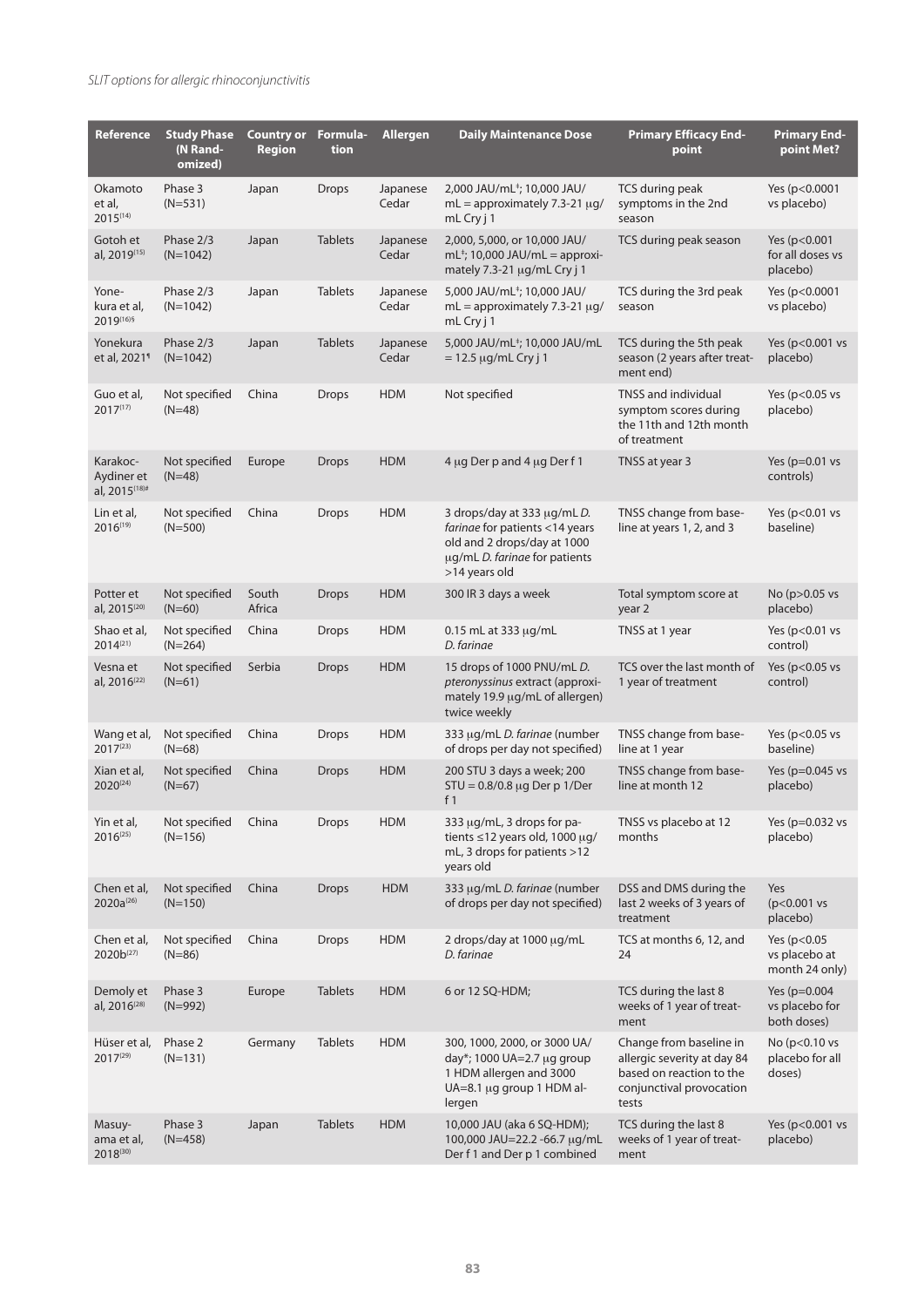| Reference                                            | <b>Study Phase</b><br>(N Rand-<br>omized) | <b>Country or</b><br><b>Region</b> | Formula-<br>tion | <b>Allergen</b>           | <b>Daily Maintenance Dose</b>                                                                                                                                                         | <b>Primary Efficacy End-</b><br>point                                                                                 | <b>Primary End-</b><br>point Met?                                                                       |
|------------------------------------------------------|-------------------------------------------|------------------------------------|------------------|---------------------------|---------------------------------------------------------------------------------------------------------------------------------------------------------------------------------------|-----------------------------------------------------------------------------------------------------------------------|---------------------------------------------------------------------------------------------------------|
| Nolte et al,<br>$2016^{(31)}$                        | Phase 3<br>$(N=1,482)$                    | US and<br>Canada                   | <b>Tablets</b>   | <b>HDM</b>                | 12 SQ-HDM; 12 SQ-HDM<br>contains approximately 15 µg<br>Der p 1 and Der f 1 combined<br>and 15 µg Der p 2 and Der f 2<br>combined                                                     | TCS during the last 8<br>weeks of 1 year of treat-<br>ment                                                            | Yes (p<0.001 vs<br>placebo)                                                                             |
| Nolte et al,<br>$2015^{(32)}$                        | Phase 2<br>$(N=124)$                      | Austria                            | <b>Tablets</b>   | <b>HDM</b>                | 6 SQ-HDM or 12 SQ-HDM; 12<br>SQ-HDM contains approxima-<br>tely 15 µg Der p 1 and Der f 1<br>combined and 15 µg Der p 2<br>and Der f 2 combined                                       | TNSS at week 24 exposure<br>challenge                                                                                 | Yes ( $p \le 0.03$<br>vs placebo for<br>both doses)                                                     |
| Okamoto<br>et al.<br>2019(33)                        | Phase 3<br>$(N=438)$                      | Japan                              | <b>Tablets</b>   | <b>HDM</b>                | 300IR                                                                                                                                                                                 | Adjusted TCS during the<br>last 4 weeks of 1 year of<br>treatment                                                     | Yes (p<0.001 vs<br>placebo)                                                                             |
| Okamoto,<br>et al,<br>2017(34)                       | Phase 3<br>$(N=968)$                      | Japan                              | <b>Tablets</b>   | <b>HDM</b>                | 300IR or 500IR                                                                                                                                                                        | Adjusted TCS during the<br>last 8 weeks of 1 year of<br>treatment                                                     | Yes (p<0.001<br>vs placebo for<br>both doses)                                                           |
| Okubo et<br>al, 2017 <sup>(35)</sup>                 | Phase 3<br>$(N=946)$                      | Japan                              | <b>Tablets</b>   | <b>HDM</b>                | 10,000 JAU (aka 6 SQ-HDM) or<br>20,000 JAU (aka (12 SQ-HDM);<br>12 SQ-HDM contains approxi-<br>mately 15 µg Der p 1 and Der f<br>1 combined and 15 µg Der p 2<br>and Der f 2 combined | TCS during the last 8<br>weeks of 1 year of treat-<br>ment                                                            | Yes (p<0.001<br>vs placebo for<br>both doses)                                                           |
| Roux et al,<br>$2016^{(36)}$                         | Phase 2<br>$(N=355)$                      | Canada                             | <b>Tablets</b>   | <b>HDM</b>                | 100IR, 300IR, or 500IR;<br>500IR=22-23 µg Der p 1 and<br>99-102 µg Der f 1                                                                                                            | Change from baseline<br>in area under the curve<br>of the TNSS at 6-month<br>exposure challenge                       | Yes ( $p=0.04$ vs<br>placebo for the<br>500IR dose)                                                     |
| Demoly et<br>al, 2021 <sup>(37)</sup>                | Phase 3<br>$(N=1607)$                     | Canada,<br>US, and<br>Europe       | <b>Tablets</b>   | <b>HDM</b>                | 300IR                                                                                                                                                                                 | TCS during the last 4<br>weeks of 1 year of treat-<br>ment                                                            | Yes (p<0.001 vs<br>placebo)                                                                             |
| Baba et al,<br>$2021^{(38)}$                         | Not specified<br>$(N=332)$                | India                              | <b>Tablets</b>   | <b>HDM</b>                | 2800 BAU of Der f, Der p and<br>Blomia in different ratios                                                                                                                            | <b>TNSS and Asthma Control</b><br>Test score averaged over 1<br>week each after 1, 2, and 3<br>years of treatment and | Yes (p<0.001<br>for TNSS and<br>$p=0.006$ for<br>Asthma Control<br>Test vs baseline<br>for all 3 years) |
| Lou et al,<br>2020(39)                               | Not specified<br>$(N=71)$                 | China                              | <b>Drops</b>     | Artemisia<br>annua        | Maximum 16,000 BU/mL                                                                                                                                                                  | TNSS during peak season                                                                                               | Yes (p<0.001)                                                                                           |
| Caruso et<br>al, 2018(40)                            | Not specified<br>$(N=26)$                 | Italy                              | <b>Drops</b>     | Parietaria<br>officinalis | 300IR                                                                                                                                                                                 | Individual symptom<br>scores at month 12                                                                              | Yes (p≤0.008 vs<br>placebo)                                                                             |
| Katotomi-<br>chelakis et<br>al, 2015 <sup>(41)</sup> | Not specified<br>$(N=138)$                | Europe                             | <b>Drops</b>     | Varied by<br>individual   | 300IR/mL 8 applications 3<br>times a week or 10,000 AUN/<br>mL 5 drops daily                                                                                                          | Change from baseline in<br>total symptom score                                                                        | Yes (p<0.001 vs<br>baseline)                                                                            |
| Nolte et al,<br>$2020^{(42)}$                        | Phase 3<br>$(N=1025)$                     | Canada,<br>US, and<br>Europe       | <b>Tablets</b>   | Ragweed                   | 12 Amb a 1-Unit                                                                                                                                                                       | TCS during peak season                                                                                                | Yes (p<0.001 vs<br>placebo)                                                                             |

AUN, allergy units native; BAU, bioequivalent allergen units; DMS, daily medication score; DSS, daily symptom score; HDM, house dust mite; IR, index of reactivity; STU, standard therapeutic unit; TCS, total combined symptom and medication score; TNSS, total nasal symptom score. \*UA, units of allergy, describes the allergenic potency, 1 UA corresponds to 1/40 of the mean provocation dosage of the comparable unmodified allergen determined by nasal provocation testing in allergy patients. †SQ is a measure of the biological allergen activity based equally on the major allergen content and total allergenic activity. ‡JAU is a unique titer unit based on standardized allergen extract, developed by the Japanese Society of Allergology. §3-year follow-up from trial first reported by Gotoh et al.(15). ¶5-year follow-up from trial first reported by Gotoh et al.(15). #3-year followup from trial first reported by Eifan et al.(43).

#### **References**

1. Leatherman BD, Khalid A, Lee S, et al. Dosing of sublingual immunotherapy for allergic rhinitis: evidence-based review with

recommendations. Int Forum Allergy Rhinol 2015; 5: 773-83.

2. Bozek A, Kolodziejczyk K, Warkocka-Szoltysek B, Jarzab J. Grass pollen sublingual immunotherapy: a double-blind, placebocontrolled study in elderly patients with seasonal allergic rhinitis. Am J Rhinol Allergy 2014; 28: 423-7.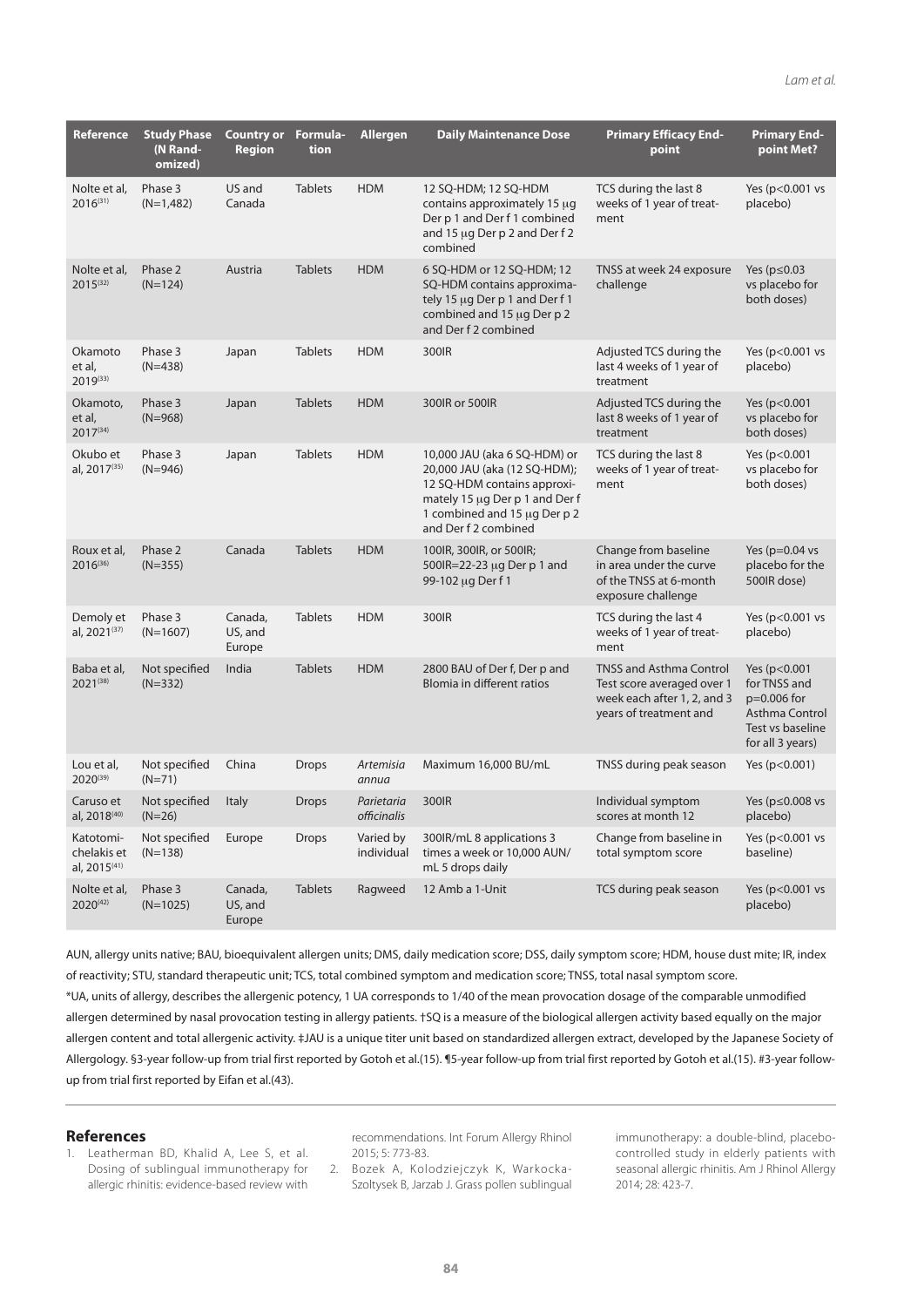- 3. Scadding GW, Calderon MA, Shamji MH, et al. Effect of 2 Years of Treatment With Sublingual Grass Pollen Immunotherapy on Nasal Response to Allergen Challenge at 3 Years Among Patients With Moderate to Severe Seasonal Allergic Rhinitis: The GRASS Randomized Clinical Trial. JAMA 2017; 317: 615-25.
- 4. Jerzynska J, Stelmach W, Balcerak J, et al. Effect of Lactobacillus rhamnosus GG and vitamin D supplementation on the immunologic effectiveness of grass-specific sublingual immunotherapy in children with allergy. Allergy Asthma Proc 2016; 37: 324- 34.
- 5. Mösges R, Rohdenburg C, Eichel A, et al. Dose-finding study of carbamylated monomeric allergoid tablets in grass-allergic rhinoconjunctivitis patients. Immunotherapy 2017; 9: 1225-38.
- 6. Valovirta E, Petersen TH, Piotrowska T, et al. Results from the 5-year SQ grass sublingual immunotherapy tablet asthma prevention (GAP) trial in children with grass pollen allergy. J Allergy Clin Immunol 2018; 141: 529-38.
- 7. Ellis AK, Tenn MW, Steacy LM, et al. Lack of effect of Timothy grass pollen sublingual immunotherapy tablet on birch polleninduced allergic rhinoconjunctivitis in an environmental exposure unit. Ann Allergy Asthma Immunol 2018; 120: 495-503.e2.
- 8. Pfaar O, Bachert C, Kuna P, et al. Sublingual allergen immunotherapy with a liquid birch pollen product in patients with seasonal allergic rhinoconjunctivitis with or without asthma. J Allergy Clin Immunol 2019; 143: 970-7.
- 9. Pfaar O, van Twuijver E, Boot JD, et al. A randomized DBPC trial to determine the optimal effective and safe dose of a SLIT-birch pollen extract for the treatment of allergic rhinitis: results of a phase II study. Allergy 2016; 71: 99-107.
- 10. Biedermann T, Kuna P, Panzner P, et al. The SQ tree SLIT-tablet is highly effective and well tolerated: Results from a randomized, double-blind, placebo-controlled phase III trial. J Allergy Clin Immunol 2019; 143: 1058-66.e6.
- 11. Couroux P, Ipsen H, Stage BS, et al. A birch sublingual allergy immunotherapy tablet reduces rhinoconjunctivitis symptoms when exposed to birch and oak and induces IgG4 to allergens from all trees in the birch homologous group. Allergy 2019; 74: 361-9.
- 12. Makela MJ, Gyllfors P, Valovirta E, et al. Immunotherapy With the SQ Tree SLITtablet in Adults and Adolescents With Allergic Rhinoconjunctivitis. Clin Ther 2018; 40: 574-86.e4.
- 13. Nony E, Bouley J, Le Mignon M, et al. Development and evaluation of a sublingual tablet based on recombinant Bet v 1 in birch pollen-allergic patients. Allergy 2015; 70: 795-804.
- 14. Okamoto Y, Okubo K, Yonekura S, et al. Efficacy and safety of sublingual immuno-

therapy for two seasons in patients with Japanese cedar pollinosis. Int Arch Allergy Immunol 2015; 166: 177-88.

- 15. Gotoh M, Yonekura S, Imai T, et al. Long-Term Efficacy and Dose-Finding Trial of Japanese Cedar Pollen Sublingual Immunotherapy Tablet. J Allergy Clin Immunol Pract 2019; 7: 1287-97.
- 16. Yonekura S, Gotoh M, Kaneko S, et al. Treatment duration-dependent efficacy of Japanese cedar pollen sublingual immunotherapy: Evaluation of a phase II/III trial over three pollen dispersal seasons. Allergol Int 2019; 68: 494-505.
- 17. Guo Y, Li Y, Wang D, Liu Q, Liu Z, Hu L. A randomized, double-blind, placebo controlled trial of sublingual immunotherapy with house-dust mite extract for allergic rhinitis. Am J Rhinol Allergy 2017; 31: 42-7.
- 18. Karakoc-Aydiner E, Eifan AO, Baris S, et al. Long-Term Effect of Sublingual and Subcutaneous Immunotherapy in Dust Mite-Allergic Children With Asthma/ Rhinitis: A 3-Year Prospective Randomized Controlled Trial. J Investig Allergol Clin Immunol 2015; 25: 334-42.
- 19. Lin Z, Liu Q, Li T, Chen D, Chen D, Xu R. The effects of house dust mite sublingual immunotherapy in patients with allergic rhinitis according to duration. Int Forum Allergy Rhinol 2016; 6: 82-7.
- 20. Potter PC, Baker S, Fenemore B, Nurse B. Clinical and cytokine responses to house dust mite sublingual immunotherapy. Ann Allergy Asthma Immunol 2015; 114: 327-34.
- 21. Shao J, Cui YX, Zheng YF, et al. Efficacy and safety of sublingual immunotherapy in children aged 3-13 years with allergic rhinitis. Am J Rhinol Allergy 2014; 28: 131-9.
- 22. Vesna TS, Denisa D, Slavenka J, et al. Efficacy of Sublingual Immunotherapy with Dermatophagoides Pteronyssinus: A Reallife Study. Iran J Allergy Asthma Immunol 2016; 15: 112-21.
- 23. Wang ZX, Shi H. Single-allergen sublingual immunotherapy versus multi-allergen subcutaneous immunotherapy for children with allergic rhinitis. J Huazhong Univ Sci Technolog Med Sci 2017; 37: 407-11.
- 24. Xian M, Feng M, Dong Y, Wei N, Su Q, Li J. Changes in CD4+CD25+FoxP3+ Regulatory T Cells and Serum Cytokines in Sublingual and Subcutaneous Immunotherapy in Allergic Rhinitis with or without Asthma. Int Arch Allergy Immunol 2020; 181: 71-80.
- 25. Yin GQ, Jiang WH, Wu PQ, He CH, Chen RS, Deng L. Clinical evaluation of sublingual administration of dust mite drops in the treatment of allergic asthma and allergic rhinitis of children. Eur Rev Med Pharmacol Sci 2016; 20: 4348-53.
- 26. Chen WB, Shen XF, Li Q, Zhou WC, Cheng L. Efficacy of a 3-year course of sublingual immunotherapy for mite-induced allergic rhinitis with a 3-year follow-up. Immunotherapy 2020; 12: 891-901.
- 27. Chen H, Chen Y, Lin B, et al. Efficacy and adherence of sublingual immunotherapy in patients aged 60 to 75 years old with house

dust mite-induced allergic rhinitis. Am J Otolaryngol 2020; 41: 102538.

- 28. Demoly P, Emminger W, Rehm D, Backer V, Tommerup L, Kleine-Tebbe J. Effective treatment of house dust mite-induced allergic rhinitis with 2 doses of the SQ HDM SLITtablet: Results from a randomized doubleblind, placebo-controlled phase III trial. J Allergy Clin Immunol 2016; 137: 444-51.
- 29. Hüser C, Dieterich P, Singh J, et al. A 12-week DBPC dose-finding study with sublingual monomeric allergoid tablets in house dust mite-allergic patients. Allergy 2017; 72: 77-84.
- 30. Masuyama K, Okamoto Y, Okamiya K, et al. Efficacy and safety of SQ house dust mite sublingual immunotherapy-tablet in Japanese children. Allergy 2018; 73: 2352- 63.
- 31. Nolte H, Bernstein DI, Nelson HS, et al. Efficacy of house dust mite SLIT-tablet in North American adolescents and adults in a randomized, placebo-controlled trial. J Allergy Clin Immunol 2016; 138: 1631-8.
- 32. Nolte H, Maloney J, Nelson HS, et al. Onset and dose-related efficacy of house dust mite sublingual immunotherapy tablets in an environmental exposure chamber. J Allergy Clin Immunol 2015; 135: 1494-501 e6.
- 33. Okamoto Y, Fujieda S, Okano M, Hida H, Kakudo S, Masuyama K. Efficacy of house dust mite sublingual tablet in the treatment of allergic rhinoconjunctivitis: A randomized trial in a pediatric population. Pediatr Allergy Immunol 2019; 30: 66-73.
- 34. Okamoto Y, Fujieda S, Okano M, Yoshida Y, Kakudo S, Masuyama K. House dust mite sublingual tablet is effective and safe in patients with allergic rhinitis. Allergy 2017; 72: 435-43.
- 35. Okubo K, Masuyama K, Imai T, et al. Efficacy and safety of the SQ house dust mite sublingual immunotherapy tablet in Japanese adults and adolescents with house dust mite-induced allergic rhinitis. J Allergy Clin Immunol 2017; 139: 1840-8.e10.
- 36. Roux M, Devillier P, Yang WH, et al. Efficacy and safety of sublingual tablets of house dust mite allergen extracts: Results of a dose-ranging study in an environmental exposure chamber. J Allergy Clin Immunol 2016; 138: 451-8.e5.
- 37. Demoly P, Corren J, Creticos P, et al. A 300 IR sublingual tablet is an effective, safe treatment for house dust mite-induced allergic rhinitis: An international, double-blind, placebo-controlled, randomized phase III clinical trial. J Allergy Clin Immunol 2021; 147: 1020-30.e10.
- 38. Baba SM, Rasool R, Gull A, et al. Effectiveness of Sublingual Immunotherapy in the Treatment of HDM-Induced Nasobronchial Allergies: A 3-Year Randomized Case-Control Study From Kashmir. Front Immunol 2021; 12: 723814.
- 39. Lou H, Huang Y, Ouyang Y, et al. Artemisia annua-sublingual immunotherapy for seasonal allergic rhinitis: A randomized con-